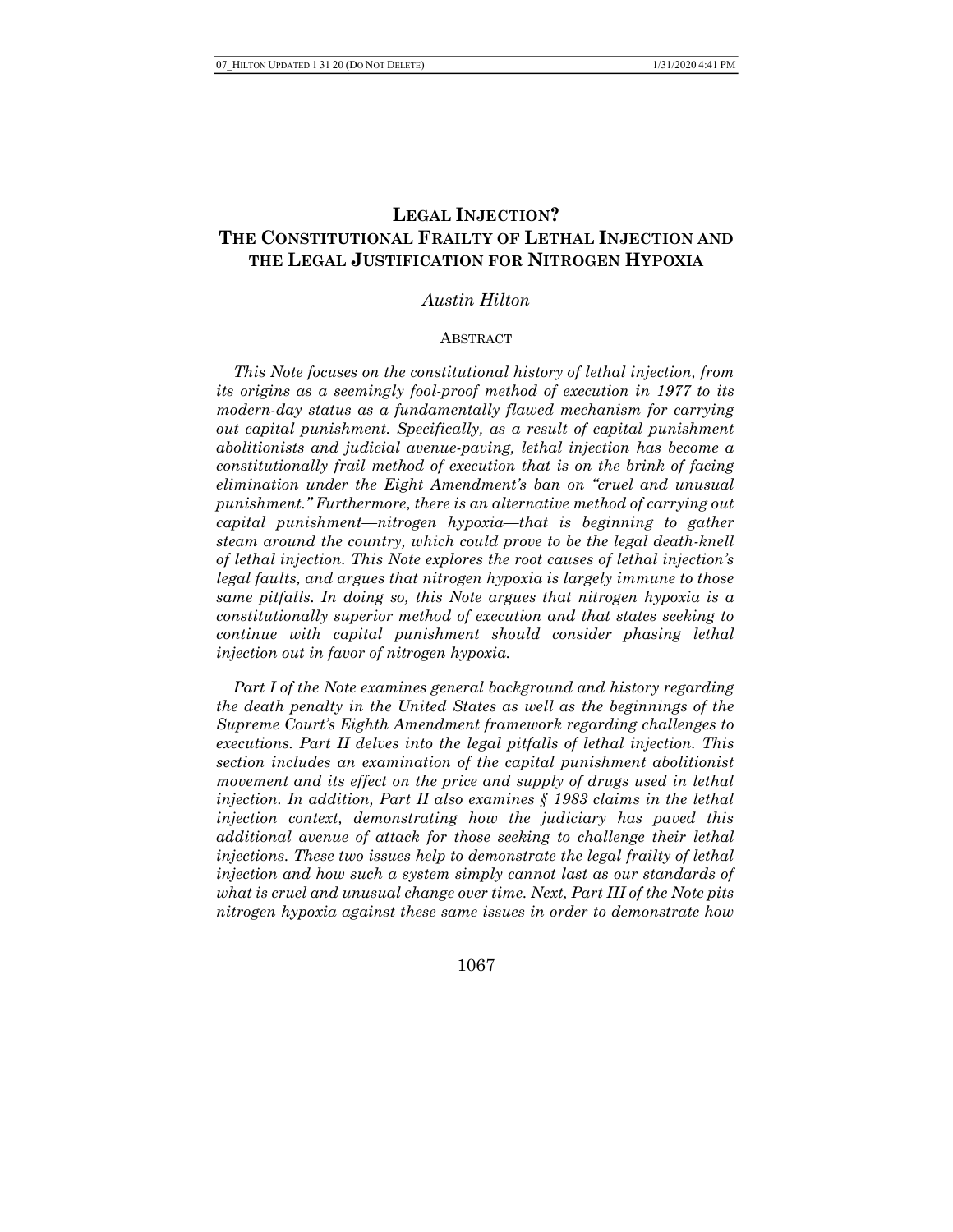it is either immune or near-immune to the same lines of attack that have brought down lethal injection. Specifically, Part III demonstrates that nitrogen hypoxia cannot be railroaded by an increasing price and decreasing supply of drugs. Secondly, Part III argues that nitrogen hypoxia is better-equipped to handle  $\S$  1983 challenges than lethal injection, not least because those currently filing § 1983 challenges against lethal injection are themselves requesting nitrogen hypoxia in its place. Finally, this Note, in sum, shows why nitrogen hypoxia is a constitutionally sounder and more desirable method for carrying out capital punishment than lethal injection. Such a method provides hope for both increased humanity as well as lower costs and a decrease in litigation in the context of capital punishment.

### TABLE OF CONTENTS

| A. Anti-Death Penalty Advocates and Drug Companies  1073       |  |
|----------------------------------------------------------------|--|
|                                                                |  |
|                                                                |  |
| A. Nitrogen Hypoxia's Anti-Capital Punishment Resilience  1088 |  |
|                                                                |  |
|                                                                |  |
|                                                                |  |

### I. INTRODUCTION AND BACKGROUND

"[I]t is sometimes necessary to hang a man; villains often deserve whipping, and perhaps having their ears cut off."1 These were the words of New Hampshire's Samuel Livermore in 1789.2 Livermore, a member of the First United States Congress, was involved in the fervent debate over what would become the Bill of Rights.3 This particular gem of a remark came about during debate over the language of what was to become the Eighth Amendment of the United States Constitution.<sup>4</sup>

<sup>1.</sup> Scott Bomboy, The Supreme Court's Evolving Record on Capital Punishment, NAT'L CONST. CTR. (July 28, 2014), https://constitutioncenter.org/blog/the-supreme-courtsevolving-record-on-capital-punishment.

<sup>2.</sup> Id.

<sup>3.</sup> See id.

<sup>4.</sup> Id.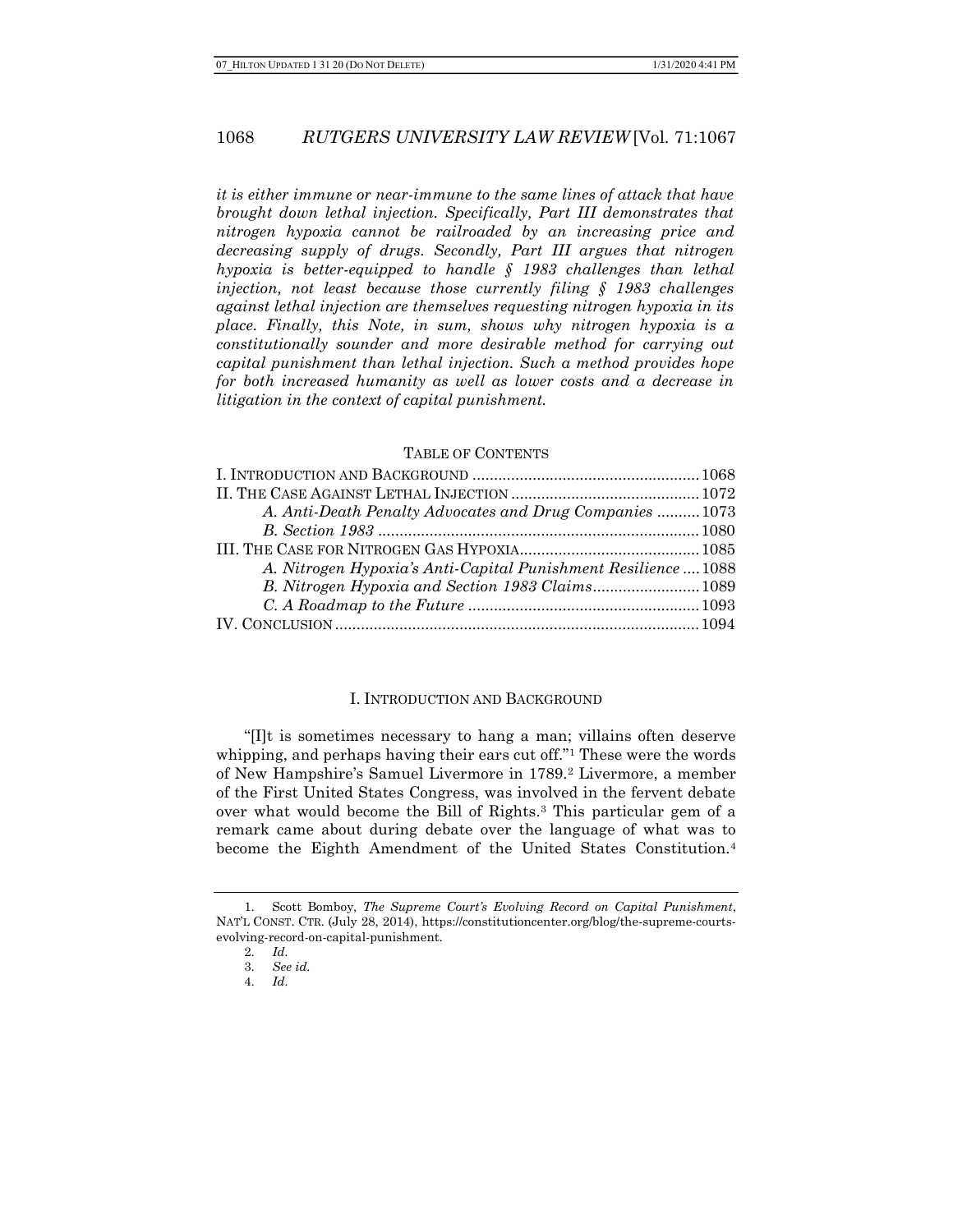Livermore was concerned with the proposed language barring cruel and unusual punishment.5 He viewed it as broad, unnecessary, and potentially too restrictive of the government's ability to dole out punishment, especially with regard to the death penalty.6 Almost 250 years later, both the American courts and the American public continue to wrangle with just what exactly constitutes "cruel and unusual" punishment when it comes to the execution of the condemned.<sup>7</sup>

Capital punishment has existed in what is now the United States since the English arrived at Jamestown.8 The first recorded execution occurred just one year after that settlement was founded, when Captain George Kendall was executed for being a spy in the employ of Spain.9 The first execution in the Massachusetts Bay Colony occurred in 1630, just ten years after the landing of the Mayflower.10 After American independence and the Bill of Rights codification, it did not take long for the capital punishment abolitionist movement to begin in the United States.11 Thomas Jefferson sought and failed to reform Virginia's laws by restricting the number of crimes that could warrant an execution.<sup>12</sup> Various organizations were formed in the late eighteenth century across

8. See Michael H. Reggio, History of the Death Penalty, PBS, https://www.pbs.org/ wgbh/pages/frontline/shows/execution/readings/history.html (last visited Nov. 17, 2019).

<sup>5.</sup> Id.

<sup>6.</sup> See id. (quoting Livermore as saying, "But are we in the future to be prevented from inflicting these punishments because they are cruel? If a more lenient mode of correcting vice and deterring others from the commission of it would be invented, it would be very prudent in the Legislature to adopt it; but until we have some security that this will be done, we ought not to be restrained from making necessary laws by any declaration of this kind.").

<sup>7.</sup> See id. ("The Supreme Court initially considered these factors as they would have applied in the Founders' time. In 1878, the Court ruled . . . that death by firing squad was permissible, but . . . old English practices of execution where prisoners were 'emboweled alive, beheaded, and quartered,' publicly dissected and burned alive were unconstitutional.").

<sup>9.</sup> Id.

<sup>10.</sup> See id. ("Under the Capital Laws of New-England that went into effect between 1636–1647 the death penalty was meted out for pre-meditated murder, sodomy, witchcraft, adultery, idolatry, blasphemy, assault in anger, rape, statutory rape, manstealing, perjury in a capital trial, rebellion, manslaughter, poisoning and bestiality. Early laws were accompanied by a scripture from the Old Testament. By 1780, the Commonwealth of Massachusetts only recognized seven capital crimes: murder, sodomy, burglary, buggery, arson, rape, and treason.").

<sup>11.</sup> See id. (stating that "[t]he first reforms of the death penalty occurred between 1776–1800").

<sup>12.</sup> Id. ("After a stormy debate the legislature defeated the bill by one vote. The writing of European theorists such as Montesquieu, Voltaire, and Bentham had a great effect on American intellectuals, as did English Quaker prison reformers John Bellers and John Howard.").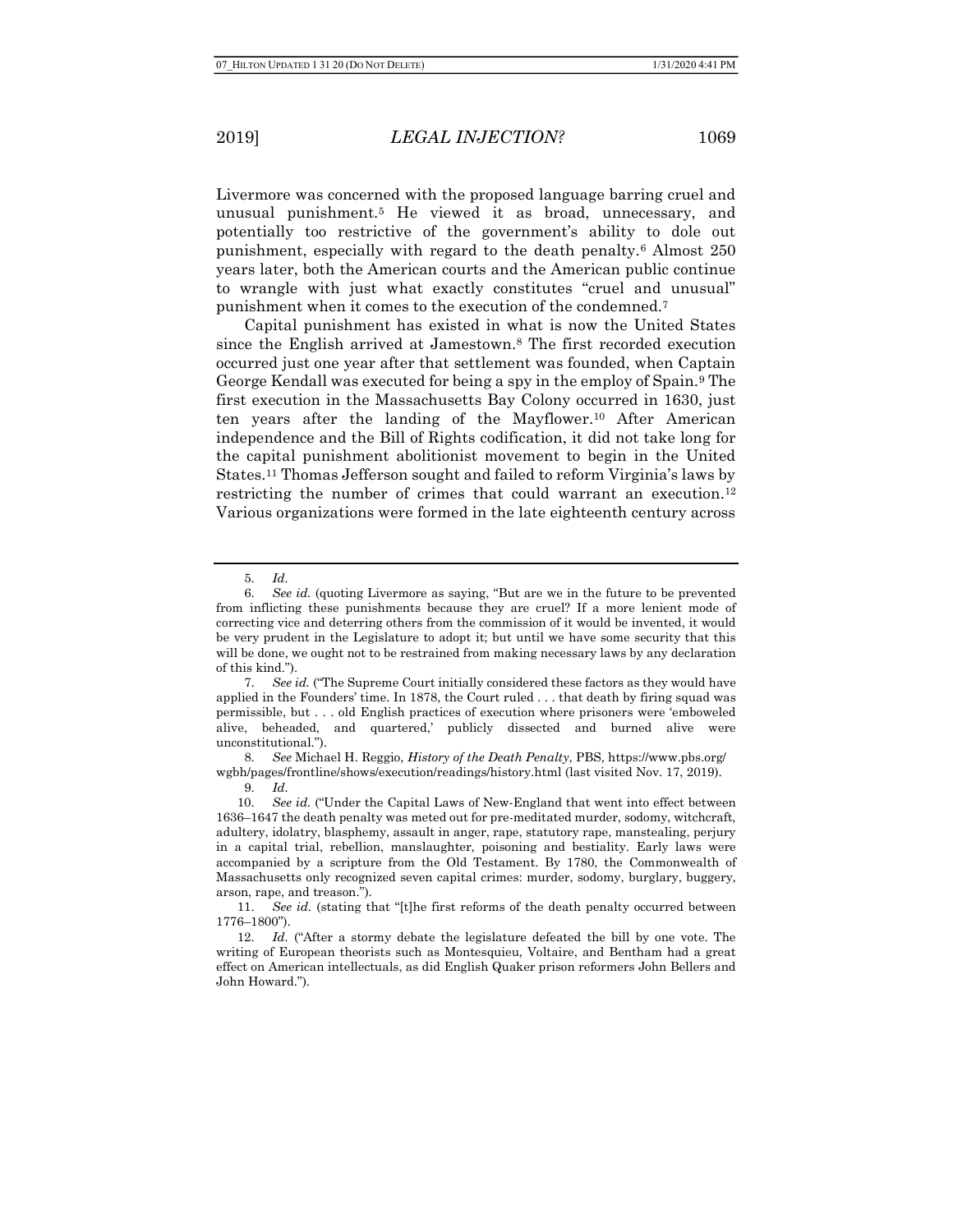the United States calling for the abolition or restriction of death sentences.13 Gradually, over the course of the nineteenth century, the face of capital punishment in the United States began to change.<sup>14</sup> Hangings shifted from occurring in the public realm to being conducted in private.15 States such as Michigan, Rhode Island, and Wisconsin abolished capital punishment altogether.16 Americans went in search of more humane methods of carrying out executions, culminating in the gallows being discarded in favor of the electric chair at the turn of the twentieth century.<sup>17</sup>

As the twentieth century marched forward, the Supreme Court laid the foundation for modern "cruel and unusual" analysis under the Eighth Amendment. This foundation began with the 1958 decision of Trop v. Dulles, in which the Court espoused that there were ever "evolving standards of decency," implying that violations of such standards would also be violations of the Eighth Amendment.18 In the context of the death penalty, the Supreme Court has made it clear that any imposition of a death sentence must be proportional to the crime that the offender committed.19 In a 1972 decision, Furman v. Georgia, the Supreme Court

16. Id. ("Wisconsin abolished the death penalty after a gruesome execution in which the victim struggled for five minutes at the end of the rope, and a full eighteen minutes passed before his heart finally quit.").

17. See id. ("Electrocution as a method of execution came onto the scene in an unlikely manner. Edison Company with its DC (direct current) electrical systems began attacking Westinghouse Company and its AC (alternating current) electrical systems as they were pressing for nationwide electrification with alternating current. To show how dangerous AC could be, Edison Company began public demonstrations by electrocuting animals. People reasoned that if electricity could kill animals, it could kill people. In 1888, New York approved the dismantling of its gallows and the building of the nation's first electric chair. It held its first victim, William Kemmler, in 1890, and even though the first electrocution was clumsy at best, other states soon followed the lead.").

18. Trop v. Dulles, 356 U.S. 86, 101 (1958) ("The [Eighth] Amendment must draw its meaning from the evolving standards of decency that mark the progress of a maturing society.").

19. Death Penalty, CORNELL L. SCH., https://www.law.cornell.edu/wex/death\_

<sup>13.</sup> Id.

<sup>14.</sup> See id.

<sup>15.</sup> Id. ("Public executions were attacked as cruel. Sometimes tens of thousands of eager viewers would show up to view hangings; local merchants would sell souvenirs and alcohol. Fighting and pushing would often break out as people jockeyed for the best view of the hanging or the corpse! Onlookers often cursed the widow or the victim and would try to tear down the scaffold or the rope for keepsakes. Violence and drunkenness often ruled towns far into the night after 'justice had been served.' Many states enacted laws providing private hangings. Rhode Island (1833), Pennsylvania (1834), New York (1835), Massachusetts (1835), and New Jersey (1835) all abolished public hangings. By 1849, fifteen states were holding private hangings. This move was opposed by many death penalty abolitionists who thought public executions would eventually cause people to cry out against execution itself.").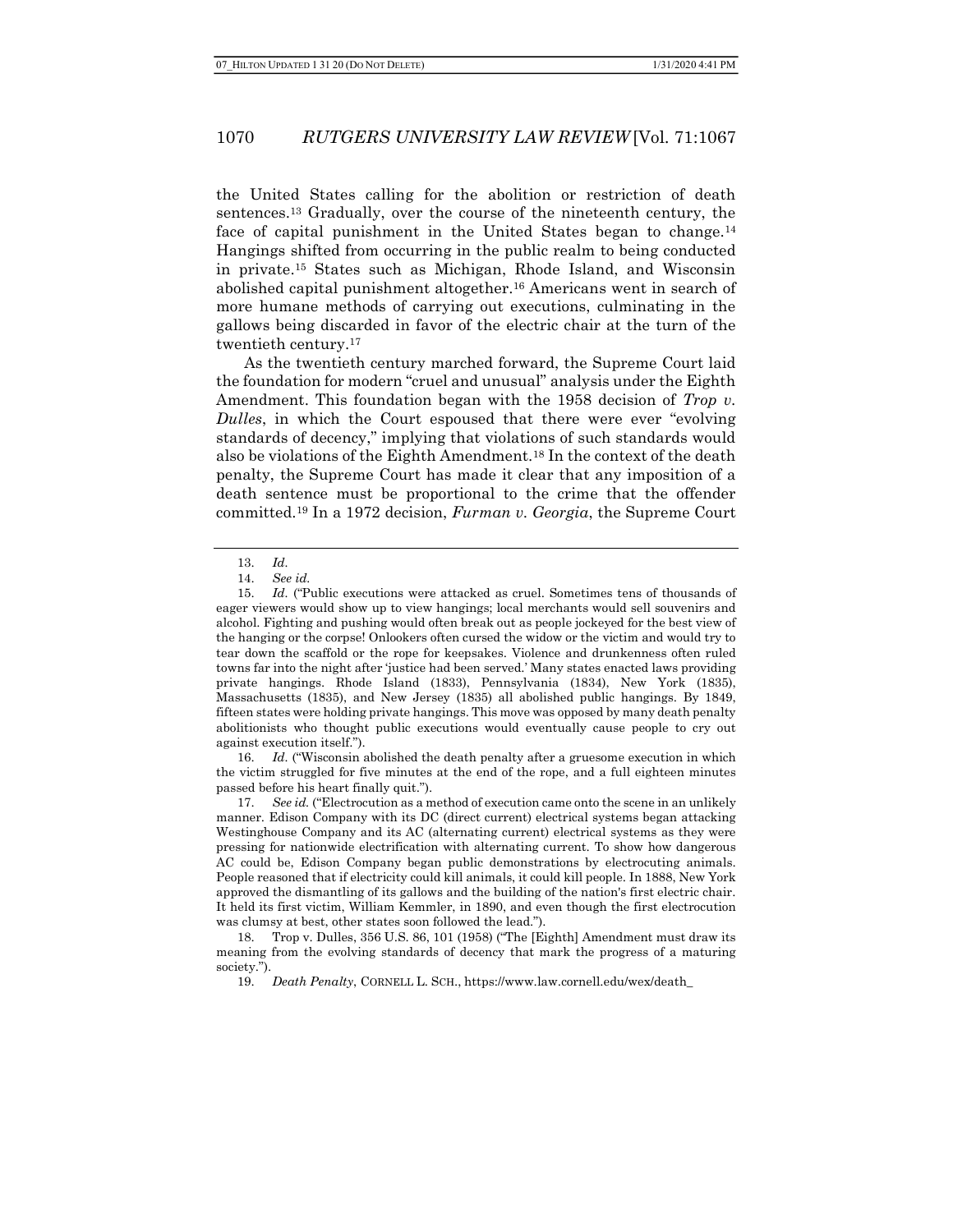halted all executions in the United States, holding that the laws at issue resulted in a disproportionate application of the death penalty.<sup>20</sup> Interestingly, the justices on the court could not agree as to the rationale of this conclusion.21 As a result, there was no consensus of opinion or even a plurality, as no one justice could get another to agree with his point of view.22 In 1976, the Supreme Court held in Gregg v. Georgia that the death penalty was constitutional, and that Georgia's new execution procedures were adequate, a move that allowed executions to resume in the United States.23 The Supreme Court confirmed the aforementioned proportionality requirement in Coker v. Georgia, in which the court held that defendants convicted of rape could not face the death penalty as punishment for that crime.<sup>24</sup>

The same year as the Coker decision, Oklahoma became the first state in the nation to offer up a new and ground-breaking method of capital punishment—lethal injection.25 Largely the work of Dr. Jay Chapman, Oklahoma's chief medical examiner at the time, lethal injection was designed to incapacitate and kill those sentenced to death via a multi-drug cocktail given intravenously.26 This new form of execution came about in Oklahoma largely as a result of the state wanting to accomplish executions more humanely and also less expensively.27 As will be made clear in the next section of this Note, the evolution of lethal injection has meant it is neither more humane nor less expensive.28 In the decades since its creation, lethal injection has become the most popular form of execution in states that still authorize the use

25. Development of Lethal Injection Protocols, HUM. RTS. WATCH (Apr. 2006), https://www.hrw.org/reports/2006/us0406/3.htm#\_Toc133042047.

penalty (last visited Mar. 9, 2018) ("In performing its proportionality analysis, the Supreme Court looks to the following three factors: a consideration of the offense's gravity and the stringency of the penalty; a consideration of how the jurisdiction punishes its other criminals; and a consideration of how other jurisdictions punish the same crime.").

<sup>20.</sup> Furman v. Georgia, 408 U.S. 238, 239–40 (1972).

<sup>21.</sup> Id. at 240.

<sup>22.</sup> Id.

<sup>23.</sup> Gregg v. Georgia, 428 U.S. 153, 207 (1976); see also id. at 173 (noting the ever "evolving standards of decency that mark the progress of a maturing society." (quoting Trop v. Dulles, 356 U.S. 86, 101 (1958))).

<sup>24.</sup> Coker v. Georgia, 433 U.S. 584, 592 (1977).

<sup>26.</sup> See id. ("In addition to his work on the statute, Chapman developed the original three-drug protocol used by the Oklahoma Department of Corrections. Although Oklahoma's statute specifies two drugs, Chapman included a third drug, potassium chloride.").

<sup>27.</sup> Id. ("Facing the expensive prospect of fixing the state's broken electric chair, the Oklahoma legislature was looking for a cheaper and more humane way to execute its condemned inmates.").

<sup>28.</sup> See infra Part II Section A.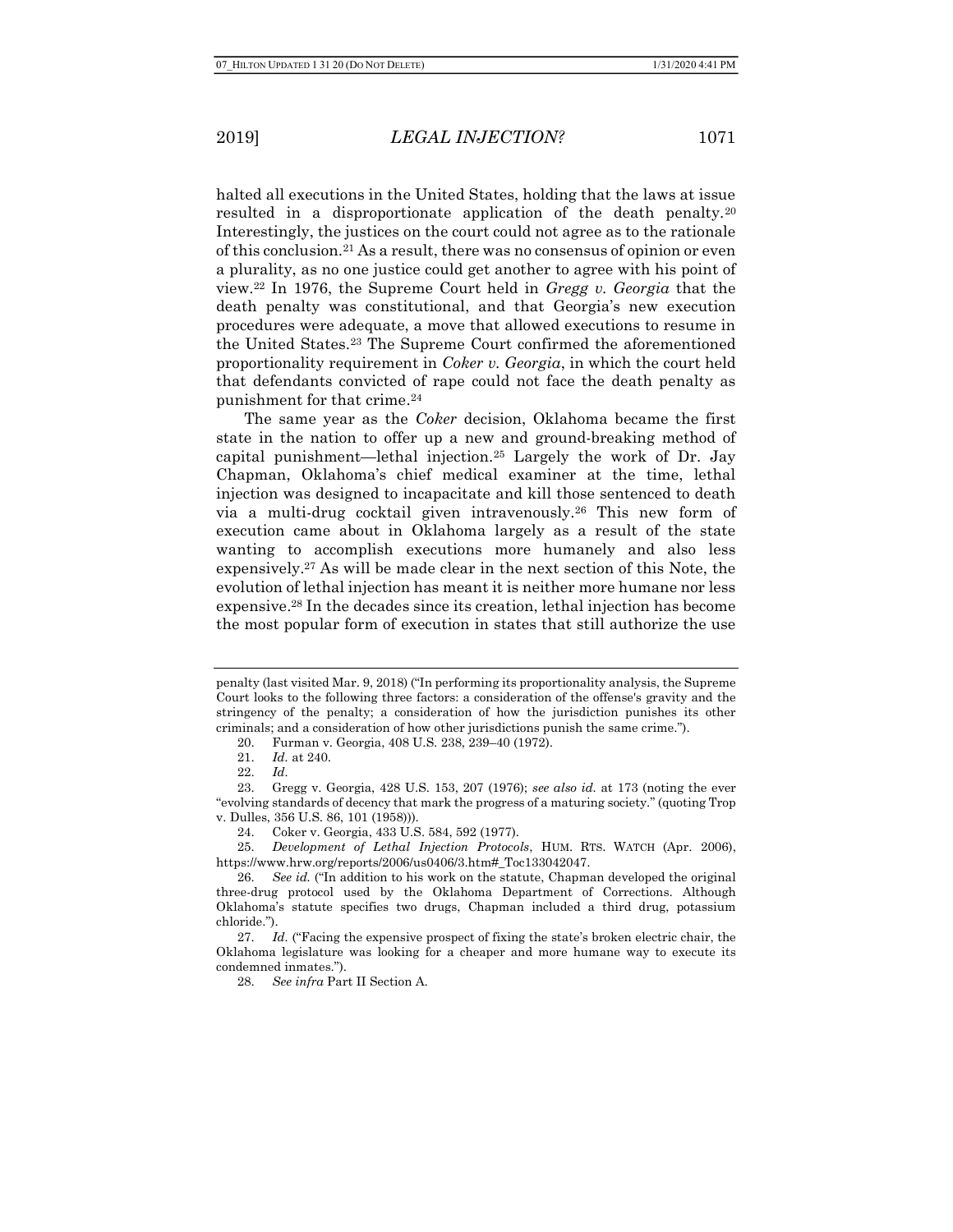of capital punishment.29 However, as will be demonstrated, lethal injection is becoming increasingly prone to Eighth Amendment challenges.30 This vulnerability to challenge is a result of a multitude of factors, including the capital punishment abolitionist movement, the public's ever-evolving standards of decency, and the judiciary's expansion of how claims against death sentences can be brought.31 All of this serves to show that, constitutionally speaking, lethal injection is on the way out and that there is a new and legally sounder method of execution that is waiting in the wings to take its place—nitrogen hypoxia.<sup>32</sup>

#### II. THE CASE AGAINST LETHAL INJECTION

Lethal injection is becoming increasingly prone to Eighth Amendment challenges and is on course for constant litigation at best and unconstitutionality at worst. There are two main factors that have led to the present situation.

First, lethal injection is facing ever increasing pressure from drug companies and anti-death penalty advocates, including various human rights groups, the American Civil Liberties Union, and foreign governments.33 These advocates have heaped immense pressure on pharmaceutical companies to get out of the execution business.<sup>34</sup> Whether a result of this increased pressure or just the simple fact that drug companies do not want their products used to kill people, the traditional drugs used in lethal injections have become either unavailable or in extremely short supply with astronomical costs.35 In

34. See Chris Weller, The Death Penalty Is Failing – and It's Only Getting More Expensive, BUS. INSIDER (June 12, 2015, 3:05 PM), http://www.businessinsider.com/lethalinjection-costs-1500-more-today-than-4-years-ago-2015-6.

35. See id.; Molly Hennessy-Fiske, Death Penalty: Cost of Execution Drugs– and Execution–Rises, L.A. TIMES, (Feb. 24, 2012, 12:00 AM), https://www.latimes.com/nation/laxpm-2012-feb-24-la-na-nn-execution-drugs-20120224-story.html.

<sup>29.</sup> See infra Part II Section A.

<sup>30.</sup> See infra Part II.

<sup>31.</sup> See infra Part II.

<sup>32.</sup> See infra Part IV.

<sup>33.</sup> Matt Ford, Can Europe End the Death Penalty in America?, THE ATLANTIC (Feb. 18, 2014), https://www.theatlantic.com/international/archive/2014/02/can-europe-end-thedeath-penalty-in-america/283790/; Lydia Ramsey, The Makers of a Lethal-Injection Drug Have Become Leaders in Arkansas' Death-Penalty Battle, BUS. INSIDER (Apr. 17, 2017, 8:43 PM), http://www.businessinsider.com/arkansas-executions-drugs-using-lethal-injections-2017-4; Cassandra Stubbs, Failed Experiments: Stop All Lethal Injections Now, ACLU: CAP. PUNISHMENT PROJECT (May 1, 2014, 5:21 PM), https://www.aclu.org/blog/capitalpunishment/failed-experiments-stop-all-lethal-injections-now; UN Rights Office Calls on US to Impose Death Penalty Moratorium After Botched Execution, U.N. NEWS CTR. (May 2, 2014), http://www.un.org/apps/news/story.asp?NewsID=47706#.WhI3zkqnE2w.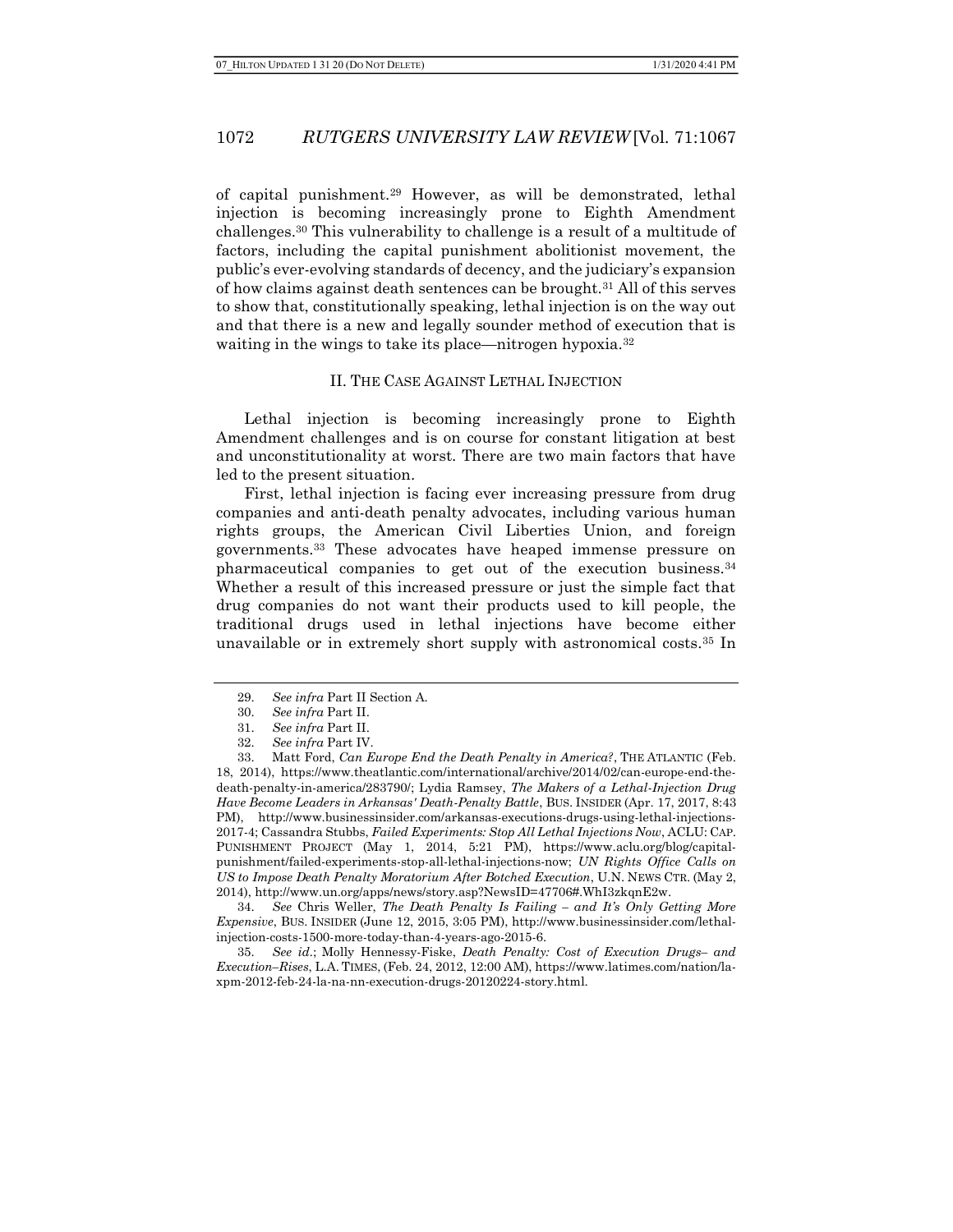response to limited supplies of traditional injection drugs, numerous states have switched to using more controversial drugs, such as midazolam, resulting in an explosion of constitutionality challenges that will only continue with each new drug.<sup>36</sup>

The second factor is the challenge created by the Supreme Court's decisions in Nelson v. Campbell<sup>37</sup> and Hill v. McDonough.<sup>38</sup> As a result of these two cases, Eighth Amendment challenges to lethal injection can now be brought as § 1983 civil rights claims in addition to the traditional habeas corpus petition.39 These decisions have opened the judicial floodgates even more.<sup>40</sup> Not only can lethal injection be more readily challenged as cruel and unusual on the grounds of questionable drugs, it can now be challenged as such via an additional legal avenue.<sup>41</sup> The increased pressure on pharmaceutical companies and continuous experimentation with less and less reputable drugs, combined with the ability to challenge lethal injection as a § 1983 claim, has removed any constitutional assurances. In fact, this path will only lead to more and more challenges to the use of lethal injection on Eighth Amendment grounds.<sup>42</sup>

### A. Anti-Death Penalty Advocates and Drug Companies

Lethal injection is facing constant pressure from anti-death penalty advocates. Examples of such groups include the National Coalition to Abolish the Death Penalty,<sup>43</sup> Amnesty International USA,<sup>44</sup> the

<sup>36.</sup> See Glossip v. Gross, 135 S. Ct. 2726, 2780 (2015) (Sotomayor, J., dissenting); Tess Owen, Lethal Injections Using Midazolam May Be America's "Most Cruel Experiment Yet," Sotomayor Says, VICE NEWS (Feb 21, 2017, 1:40 PM), https://news.vice.com/story/ lethal-injections-using-midazolam-may-be-americas-most-cruel-experiment-yet-sayssotomayor.

<sup>37.</sup> Nelson v. Campbell, 541 U.S. 637 (2004).

<sup>38.</sup> Hill v. McDonough, 547 U.S. 573 (2006).

<sup>39.</sup> Id. at 582; Deborah W. Denno, The Lethal Injection Quandary: How Medicine Has Dismantled the Death Penalty, 76 FORDHAM L. REV. 49, 105–06 (2007).

<sup>40.</sup> Denno, supra note 39, at 106–07.

<sup>41.</sup> See id.

<sup>42.</sup> See Hill, 547 U.S. at 573; German Lopez, 9 Reasons the Death Penalty Is on the Decline in America, VOX (June 29, 2015, 10:30 AM), https://www.vox.com/cards/deathpenalty-capital-punishment/death-penalty-compounding-pharmacies.

<sup>43.</sup> See About Us, NAT'L COALITION TO ABOLISH THE DEATH PENALTY, http://www.ncadp.org/pages/about-us (last visited Nov. 17, 2019).

<sup>44.</sup> Lethal Injection, AMNESTY INT'L U.S., https://www.amnestyusa.org/issues/ death-penalty/lethal-injection/ (last visited Nov. 17, 2019).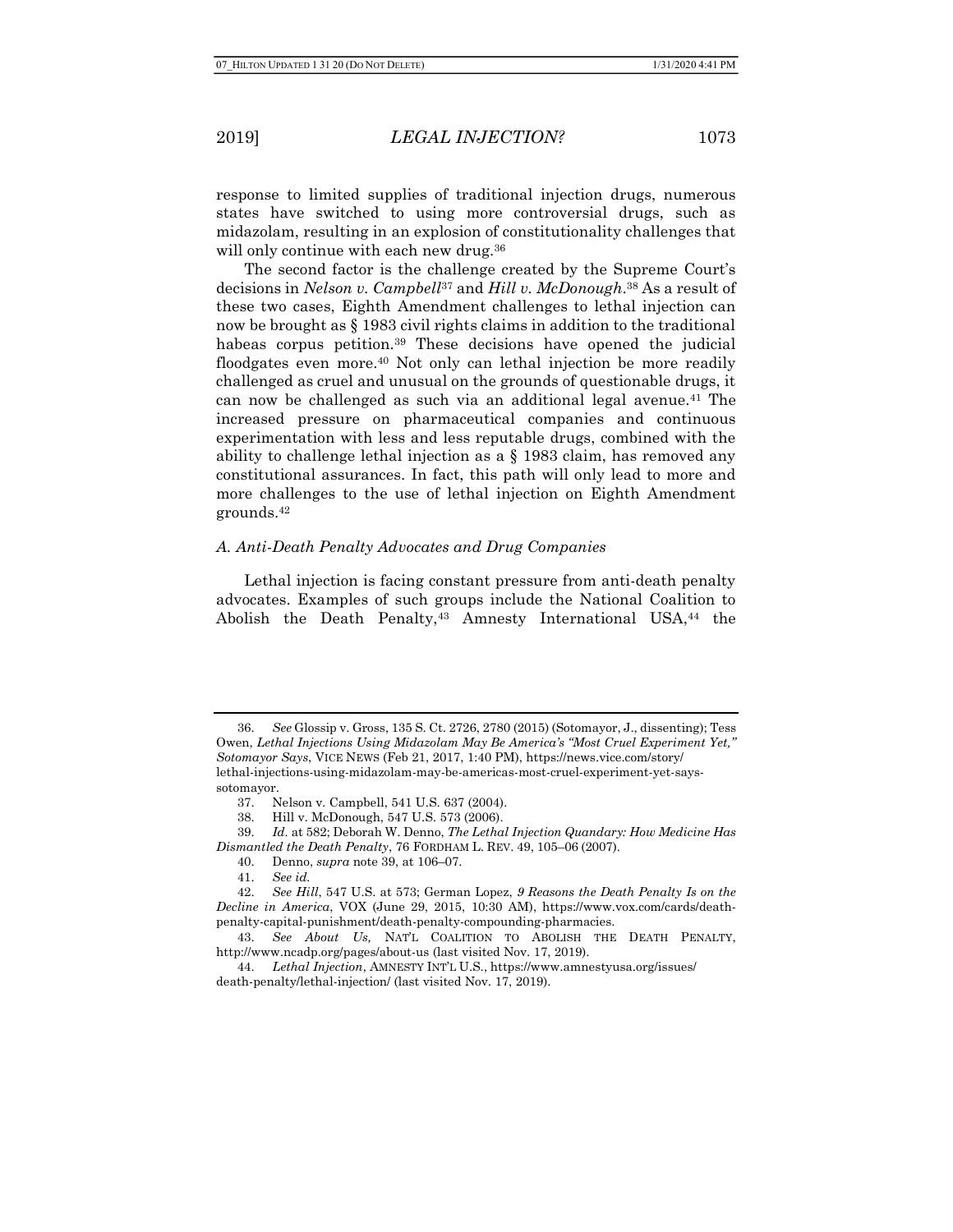American Civil Liberties Union, 45 Reprieve, 46 and the European Union. 47 While the aim of each of these organizations is the ultimate elimination of all forms of capital punishment, lethal injection has found itself especially prone to attack due to the cocktail of drugs used during lethal injection executions.48 In 2005, the vast majority of U.S. states using lethal injection did so by means of a three-drug cocktail.<sup>49</sup> This cocktail normally consisted of sodium thiopental, pancuronium bromide, and potassium chloride.50 In 2008, the U.S. Supreme Court considered the constitutionality of the three-drug cocktail in Baze v. Rees. <sup>51</sup> In Baze, the petitioners—inmates on Kentucky's death row—specifically challenged the method of administration of sodium thiopental.<sup>52</sup> In doing so, they conceded the fact that, when administered properly, sodium thiopental eliminates any meaningful risk of suffering undue pain.53 In a 7-2 vote, the Court held that the method of administration was constitutional.<sup>54</sup> Sodium thiopental is an anesthetic used to ensure rapid loss of consciousness and, therefore, a painless death.55 With the mechanism used to administer it declared constitutional in Baze, and a concession that the drug itself was almost sure to cause a painless death, sodium thiopental itself quickly became a target of those seeking an end to capital punishment.<sup>56</sup>

Until recently, the sole producer of sodium thiopental in the United

49. See Denno, supra note 39, at 96–97.

50. Id. at 96 n.318. ("In 2005, twenty-six states used a lethal combination of sodium thiopental, pancuronium bromide, and potassium chloride.").

54. See id. at 63, 71, 87, 107, 113.

56. Stubbs, supra note 33.

<sup>45.</sup> Stubbs, supra note 33.

<sup>46.</sup> Lethal Injection, REPRIEVE, https://www.reprieve.org.uk/topic/lethal-injection/ (last visited Nov. 17, 2019).

<sup>47.</sup> Fight against death penalty, EUROPEAN COMMISSION: HUM. RTS. AND DEMOCRATIC GOVERNANCE, https://ec.europa.eu/europeaid/sectors/human-rights-andgovernance/democracy-and-human-rights/fight-against-death-penalty\_en (last visited Nov. 17, 2019).

<sup>48.</sup> See Lopez, supra note 42.

<sup>51.</sup> Baze v. Rees, 553 U.S. 35, 47 (2008).

<sup>52.</sup> Id. at 49.

<sup>53.</sup> Id.

<sup>55.</sup> Id. at 44. See generally Balaji Donthu, Kavya & Vara Subramanyam, Comparison of Etomidate and Thiopentone Sodium as Anaesthetic Agents for Modified Electroconvulsive Therapy, 6 J. EVOLUTION MED. DENTAL SCI. 532, 532 (Jan. 23, 2017), https://jemds.com/data\_pdf/Balaji%20Donthu-.pdf; see also Jennifer Horne, Lethal Injection Drug Shortage, THE COUNCIL OF ST. GOV'TS, http://www.csg.org/pubs/capitolideas/enews/ issue65\_4.aspx (last visited Nov. 17, 2019).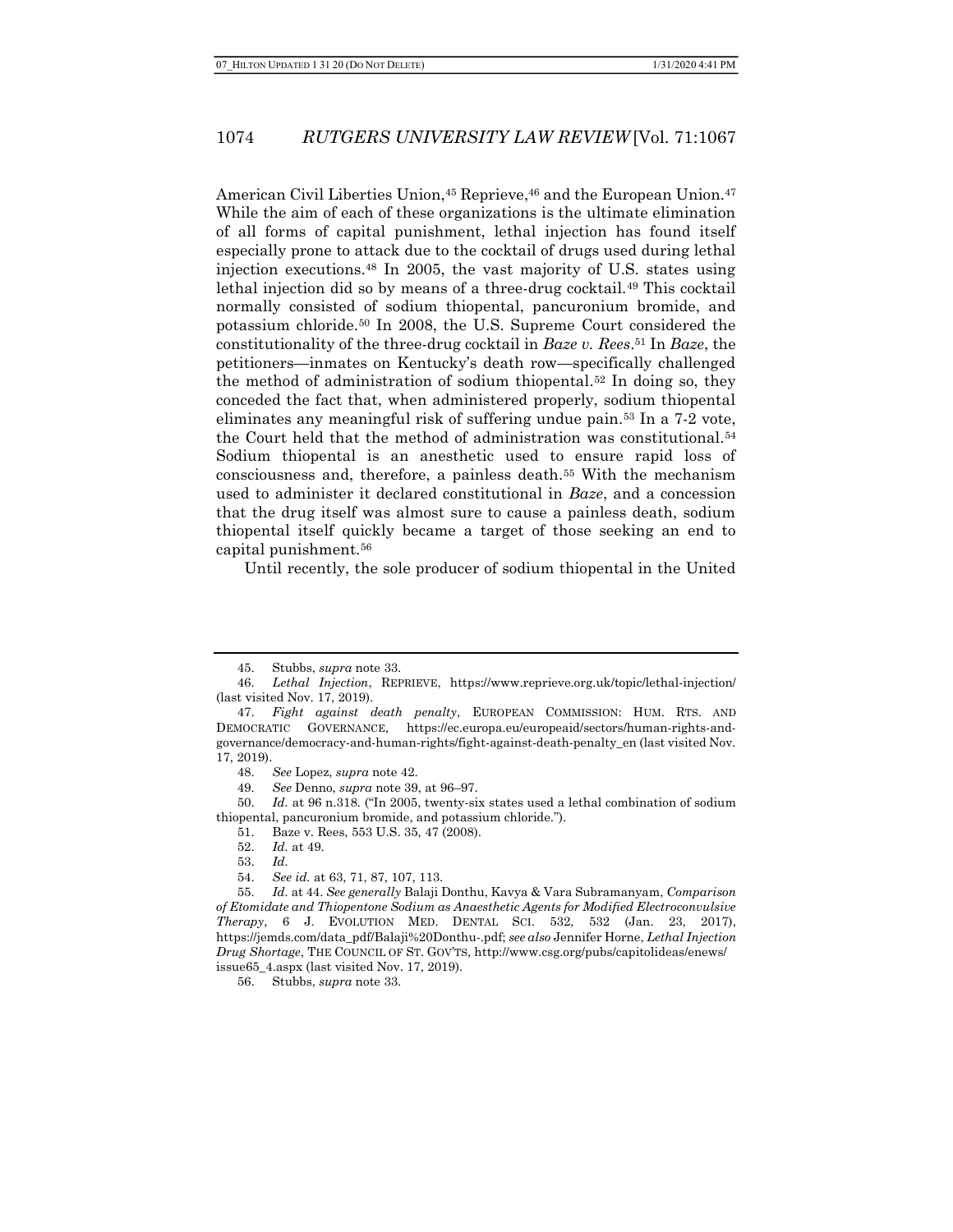States was the drug company Hospira.57 Hospira has found itself under mounting pressure from human rights groups, especially Reprieve, to ban the use of its drugs in the lethal injection process.58 Finally, in 2011, under threat of having a foreign deal fall through, Hospira pulled all production of sodium thiopental in the United States.59 Since the vast majority of states used sodium thiopental in their lethal injection procedures,60 the states found themselves in the position of having to search for a replacement.<sup>61</sup> Many turned to the use of pentobarbital, a more expensive drug that itself sparked calls for a federal inquiry over whether or not states were making the change in secret without proper public input.62 In 2011, the same year Hospira ended sodium thiopental production, Dutch pharmaceutical company Lundbeck, which supplied pentobarbital, announced that they, too, were getting out of the execution business.63 In the words of Deborah Denno, death penalty expert and professor at Fordham Law School, that's "where the real scrambling begins."<sup>64</sup>

The effect of these advocate and pharmaceutical company-induced drug shortages has been states resorting to more and more controversial drugs for use in lethal injection, such as those used in routine surgeries.<sup>65</sup> Furthermore, it is unlikely that these drug shortages will end or see any

<sup>57.</sup> Chris McGreal, Lethal Injection Drug Production Ends in the US, THE GUARDIAN (Jan. 23, 2011 1:17 PM), https://www.theguardian.com/world/2011/jan/23/lethal-injectionsodium-thiopental-hospira.

<sup>58.</sup> New Campaign Urges Pharma Firms to Sign Anti-Execution 'Hippocratic Oath', REPRIEVE (Mar. 26, 2012), https://www.reprieve.org.uk/press/2012\_03\_26\_pharmaceutical\_ hippocratic\_oath.

<sup>59.</sup> McGreal, supra note 57.

<sup>60.</sup> Id.

<sup>61.</sup> Hennessy-Fiske, supra note 35.

<sup>62.</sup> Id. ("A year ago it cost the Texas Department of Criminal Justice \$83.55 for the drugs used to carry out an execution – sodium thiopental, pancuronium bromide and potassium chloride . . . . Switching to pentobarbital, also known as Nembutal, raised the cost of drugs for each execution to \$1,286.86.").

<sup>63.</sup> Press Release, Lundbeck, Lundbeck Overhauls Pentobarbital Distribution Program to Restrict Misuse (July 1, 2011) (on file with Rutgers Univ. L. Rev.).

<sup>64.</sup> Mark Berman, The Recent History of States Scrambling to Keep Using Lethal Injections, WASH. POST (Feb. 19, 2014, 4:03 PM), https://www.washingtonpost.com/ news/post-nation/wp/2014/02/19/the-recent-history-of-states-scrambling-to-keep-usinglethal-injections/?utm\_term=.741e602e327a.

<sup>65.</sup> See id. ("Some, like Ohio, ran out of pentobarbital and had to figure out other drugs to use. Others have had to look elsewhere for the drugs, only to be rebuffed. A German company behind propofol, the anesthetic known to many after Michael Jackson's death, said in 2012 it wouldn't allow it to be sold for use in an execution. Missouri had planned to use propofol in an execution, which would have been a first, but that was halted last fall.").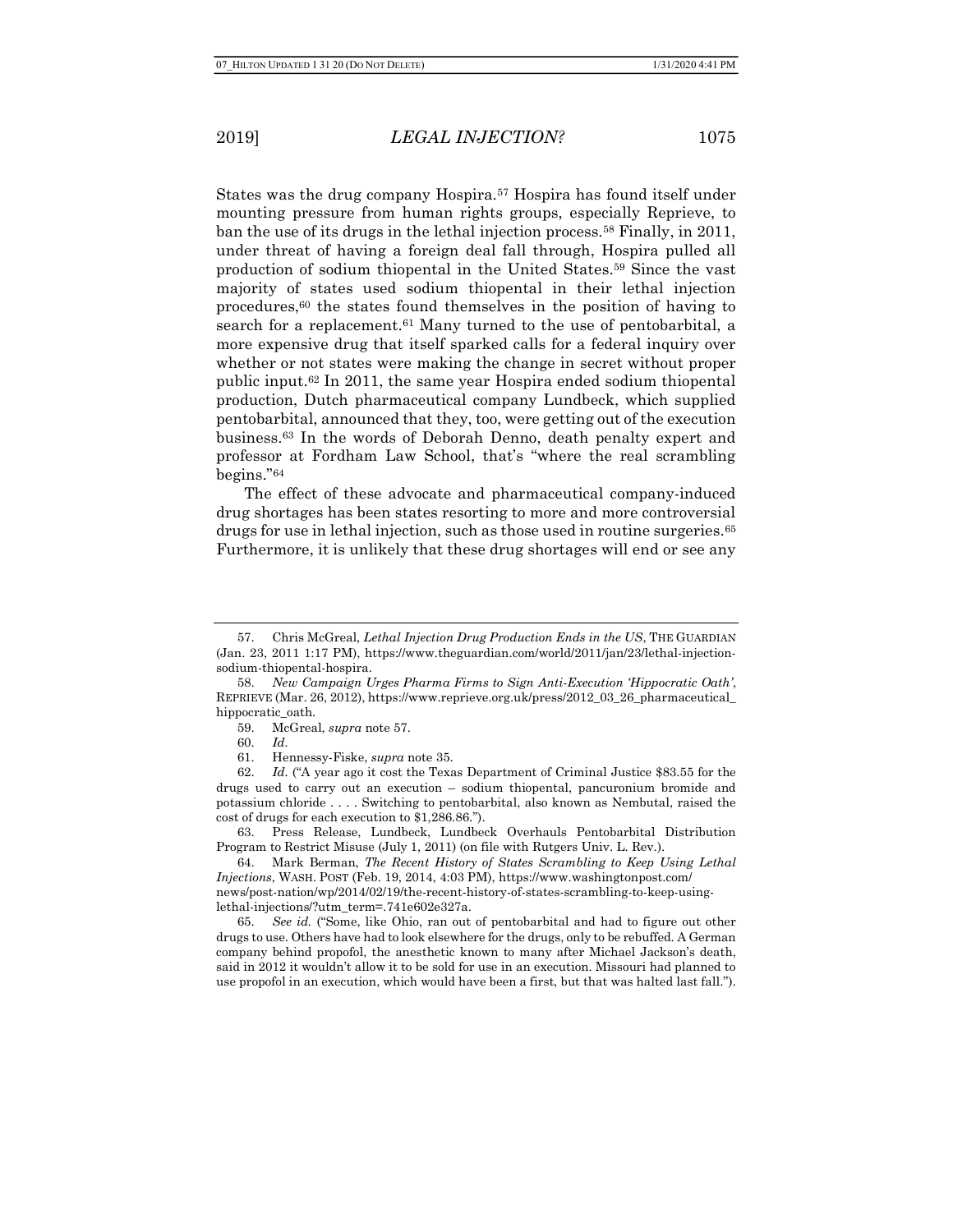reversal.<sup>66</sup>

With sodium thiopental and, subsequently, pentobarbital in short supply, numerous states have switched to using a different drug, midazolam.67 Midazolam itself is not new; it has been around since the 1970s, the creation of a team led by Dr. Armin Walser, who made the drug as a sedative to treat conditions such as anxiety.68 Now in the hands of multiple states as a method of execution, the new drug did not take long to burst into the headlines and create an explosion of constitutionality challenges.<sup>69</sup>

In January 2014, Ohio used midazolam along with hydromorphone to carry out an execution that took twenty minutes and caused the condemned, Dennis McGuire, to gasp, choke, and even sit up.70 In April 2014, midazolam was used in the botched execution of Oklahoma inmate Clayton Lockett, who died forty-three minutes later from a heart attack.71 The drug made headlines again in July 2014 when Arizona used the same type of cocktail as Ohio in a two-hour, choking-filled execution.72 The result of these issues, especially the Lockett execution, was a return to the Supreme Court.<sup>73</sup>

In Glossip v. Gross, Oklahoma death row inmates challenged the state's execution method as unconstitutional under the Eighth Amendment.74 The Supreme Court controversially upheld the constitutionality of midazolam.75 In doing so, the Court cited two

<sup>66.</sup> Ty Alper, Opinion, Why the Execution Drug Shortage Won't Go Away, L.A. TIMES (Apr. 13, 2015, 11:22 PM), http://www.latimes.com/nation/la-oe-alper-lethal-injectionshortages-20150414-story.html ("At every turn, as protocols have changed — and even before thiopental became unavailable — drug companies have tried to figure out how to prevent their products from being used in American executions.").

<sup>67.</sup> Polly Mosendz, What is Midazolam, the Lethal Injection Drug Approved by The Supreme Court, NEWSWEEK (June 29, 2015, 12:51 PM), http://www.newsweek.com/whatmidazolam-lethal-injection-drug-supreme-court-defended-use-348175.

<sup>68.</sup> Alan Blinder, When a Common Sedative Becomes an Execution Drug, N.Y. TIMES (Mar. 13, 2017), https://www.nytimes.com/2017/03/13/us/midazolam-death-penaltyarkansas.html?\_r=0.

<sup>69.</sup> See Owen, supra note 36.

<sup>70.</sup> See Mosendz, supra note 67.

<sup>71.</sup> See Katie Fretland, Scene at Botched Oklahoma Execution of Clayton Lockett Was 'a Bloody Mess', THE GUARDIAN (Dec. 13, 2014, 11:04 AM), https://www.theguardian.com/ world/2014/dec/13/botched-oklahoma-execution-clayton-lockett-bloody-mess; Josh Levs, et al., Oklahoma's Botched Lethal Injection Marks New Front in Battle over Executions, CNN (Sept. 8, 2014, 7:16 AM), https://www.cnn.com/2014/04/30/us/oklahoma-botched-execution /index.html.

<sup>72.</sup> See Mosendz, supra note 67.

<sup>73.</sup> See Glossip v. Gross, 135 S. Ct. 2726, 2734–35 (2015).

<sup>74.</sup> See id. at 2735.

<sup>75.</sup> Id. at 2737–38.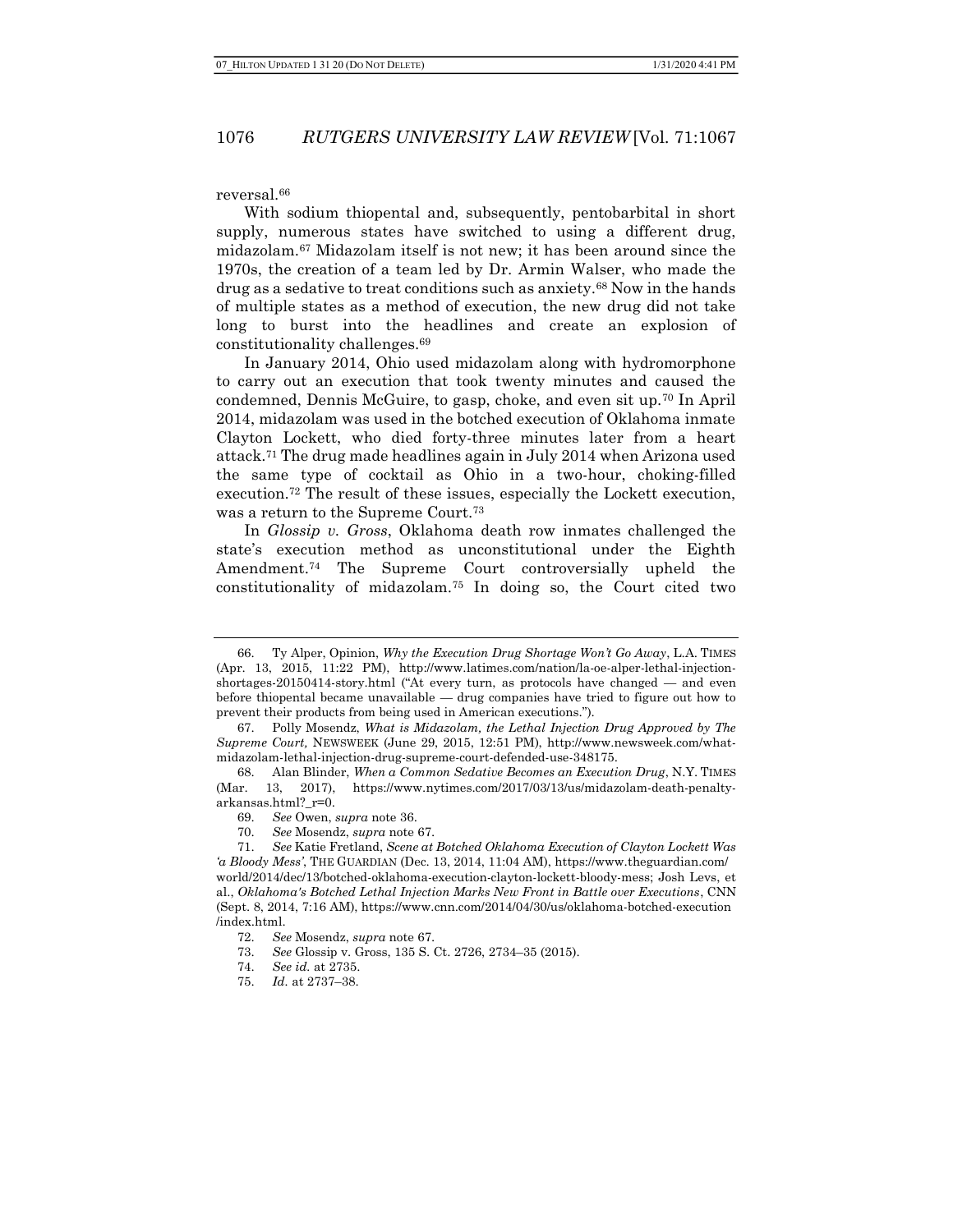reasons.76 First, the inmates "failed to identify a known and available alternative method of execution that entails a lesser risk of pain, a requirement of all Eighth Amendment method-of-execution claims."<sup>77</sup> This particular reason will be explored in greater detail in the next part of this Note.78 "Second, the District Court did not commit clear error when it found that the prisoners failed to establish that Oklahoma using a massive dose of midazolam in its execution protocol entails a substantial risk of severe pain."<sup>79</sup>

The importance of Glossip for purposes of this Note is not only in the result, but in how the case came to be in the first place. The oral argument was highly contentious between the justices and the Solicitor General of Oklahoma.80 Justices Alito and Scalia made no bones about why they were even having to hear the case.<sup>81</sup> Justice Alito called it for what it was: "I mean, let's be honest about what's going on here . . . is it appropriate for the judiciary to countenance what amounts to a guerrilla war against the death penalty . . . ?"<sup>82</sup> Scalia followed:

And now you want to come before the Court and say, well, this third drug is not 100 percent sure. The reason it isn't 100 percent sure is because the abolitionists have rendered it impossible to get the 100 percent sure drugs, and you think we should not view that as—as relevant to the decision that—that you're putting before us?<sup>83</sup>

Put simply, lethal injection was again under constitutional threat and it was the result of the aforementioned campaign by anti-death penalty advocates and pharmaceutical companies.<sup>84</sup> While the Court in Glossip

82. Id. at 14 ("Executions could be carried out painlessly. [T]here are jurisdictions abroad that allow assisted suicide, and I assume that those are carried out with little, if any, pain. Oklahoma and other States could carry out executions painlessly.").

83. Id. at 15–16.

84. See Glossip, 135 S. Ct. at 2733 ("Baze cleared any legal obstacle to use of the most common three-drug protocol that had enabled States to carry out the death penalty in a quick and painless fashion. But a practical obstacle soon emerged, as anti-death-penalty advocates pressured pharmaceutical companies to refuse to supply the drugs used to carry out death sentences.").

<sup>76.</sup> Id.

<sup>77.</sup> Id. at 2731.

<sup>78.</sup> See infra Part III.

<sup>79.</sup> Glossip, 135 S. Ct. at 2731.

<sup>80.</sup> See Amy Howe, Justices Debate Lethal Injection and the Death Penalty: In Plain English, SCOTUSBLOG (Apr. 30, 2015, 7:16 PM), http://www.scotusblog.com/2015/04/ justices-debate-lethal-injection-and-the-death-penalty-in-plain-english/.

<sup>81.</sup> Transcript of Oral Argument at 14–16, Glossip v. Gross, 135 S. Ct. 2726 (2015) (No. 14–7955).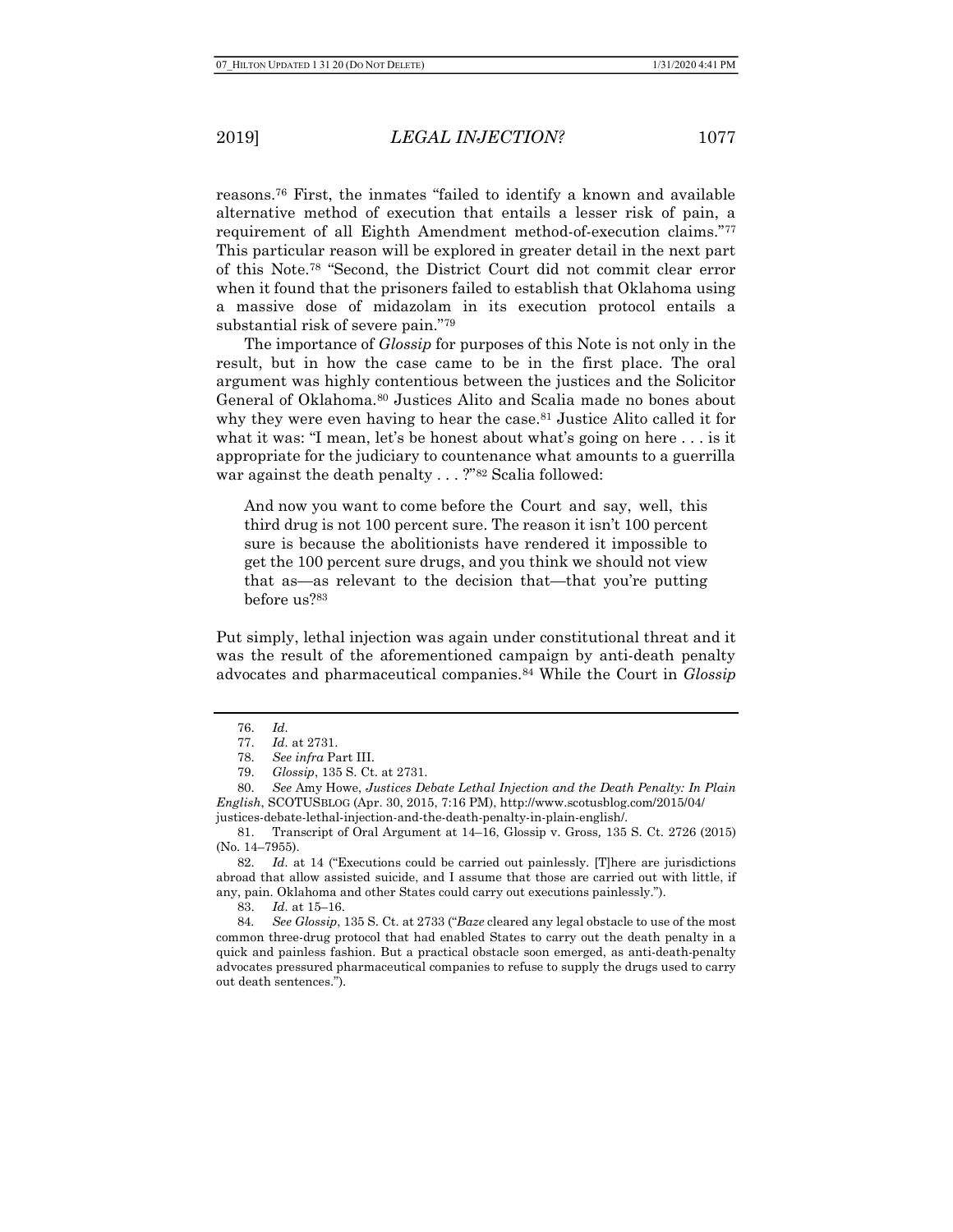upheld the constitutionality of midazolam, it did so by a narrow 5-4 margin, the closest a planned lethal injection has ever come to faltering at the Supreme Court under the Eighth Amendment.<sup>85</sup>

A mere four years later, *Glossip* largely played out again in *Bucklew* v. Precythe. <sup>86</sup> There, the Court again upheld lethal injection in a 5-4 decision, the case involving the aforementioned pentobarbital (again used due to drug shortages), as opposed to midazolam, being used on an inmate with a rare medical condition.<sup>87</sup> Bucklew, a controversial decision that many claimed amounted to an endorsement of torture,<sup>88</sup> also involved a more direct Supreme Court contest between lethal injection and nitrogen hypoxia.89 The significance of this issue will be discussed in greater detail later in this Note.90 So, are these 5-4 decisions the end of it? Have Glossip and Bucklew, albeit controversially, kept lethal injection alive with respect to the Eighth Amendment? Nothing could be further from the truth.

Instead, *Glossip* and *Bucklew* have served to highlight the ongoing war against lethal injection and just how vulnerable the method is to attack. As stated before, there is no sign that the drug shortages will stop or even slow down.91 As previously mentioned, pentobarbital already has a history of shortages and problems are now even arising with maintaining a proper supply of midazolam.92 Florida has already had to change drugs yet again, this time moving to an anesthetic called etomidate.93 Janssen, a division of Johnson & Johnson that manufactures etomidate, has already voiced opposition to its use in lethal

<sup>85.</sup> Mosendz, supra note 67.

<sup>86.</sup> Bucklew v. Precythe, 139 S. Ct. 1112 (2019).

<sup>87</sup>. Id. At 1120.

<sup>88.</sup> Ian Millhiser, Gorsuch Just Handed Down the Most Bloodthirsty and Cruel Death Penalty Opinion of the Modern Era, THINKPROGRESS (Apr. 1, 2019, 12:27 PM), https://thinkprogress.org/gorsuch-supreme-court-cruel-death-penalty-opinion-eighthamendment-8ddde34133ac/; Mark Joseph Stern, The Supreme Court's Conservatives Just Legalized Torture, SLATE (Apr. 1, 2019, 1:14 PM), https://slate.com/news-andpolitics/2019/04/supreme-court-neil-gorsuch-eighth-amendment-death-penalty-torture. html.

<sup>89.</sup> See Bucklew, 139 S. Ct. at 1129–33.

<sup>90.</sup> See infra Part III.

<sup>91.</sup> Alper, supra note 66.

<sup>92.</sup> Mark Berman, With Lethal Injection Drugs Expiring, Arkansas Plans Unprecedented Seven Executions in 11 Days, THE WASH. POST (Apr. 7, 2017), https://www.washingtonpost.com/news/post-nation/wp/2017/04/07/with-lethal-injectiondrugs-expiring-arkansas-plans-unprecedented-seven-executions-in-11-days/?utm\_term= .d3d4aca961c4.

<sup>93.</sup> Rebecca Hersher, Florida Man is First to Die Under New Lethal Injection Protocol, NPR (Aug. 24, 2017, 4:46PM), https://www.npr.org/sections/thetwoway/2017/08/24/545798744/florida-man-will-be-first-to-die-under-new-lethal-injectionprotocol.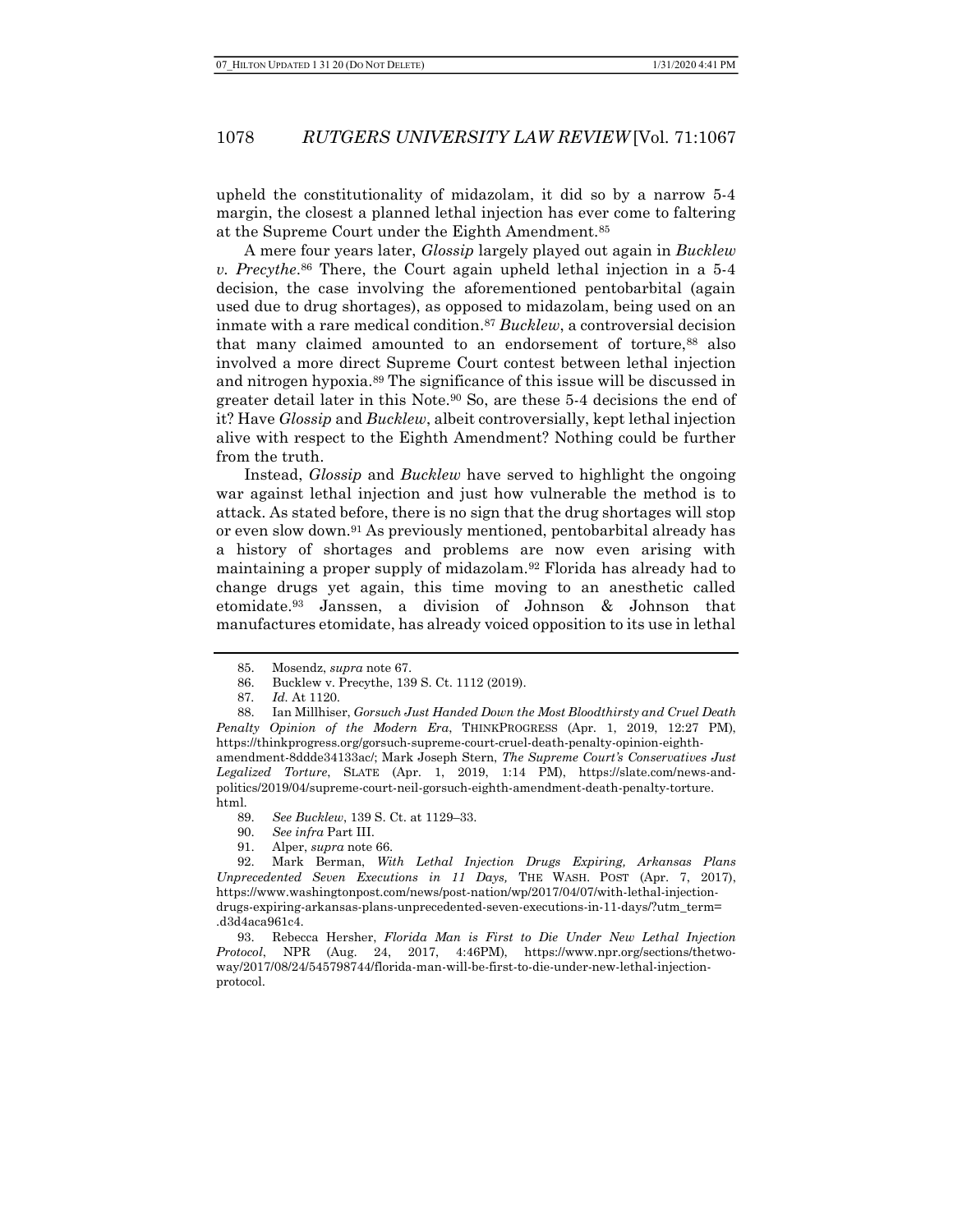injection, prompting the question of just how long this new drug will even be available for state use.94 As for midazolam, the Glossip decision did nothing to slow down the legal challenges against its use or even to prevent some success in those challenges. In January 2017, a federal judge stayed multiple executions in Ohio finding that the "use of midazolam as the first drug in Ohio's present three-drug protocol will create a 'substantial risk of serious harm' or an 'objectively intolerable risk of harm.'"95 In June 2017, a split Sixth Circuit voted 8-6 to overturn the stay and let the executions resume.<sup>96</sup> It does not stretch the imagination to say that the *Bucklew* decision will likewise fail to slow down legal challenges involving pentobarbital.

In the 1958 case of Trop v. Dulles, Chief Justice Earl Warren iterated that application of the Eighth Amendment was not bound by a static interpretation.97 Rather, "the Amendment must draw its meaning from the evolving standards of decency that mark the progress of a maturing society."98 Admittedly, Trop v. Dulles was not a case concerning capital punishment,99 but the axiom still holds true. It was those evolving standards of decency that gave rise to lethal injection as an acceptable form of execution in the first place.100 It is those same standards that twice came just one justice short of dealing lethal injection a major blow at the Supreme Court.101 As our standards evolve, the list of available drugs for use in lethal injections gets shorter and shorter.102 In this way, lethal injection and the Eight Amendment have engaged in a delicate dance that now seems headed for a fiery head-on collision.

<sup>94.</sup> Id.

<sup>95.</sup> Rebecca Hersher, Federal Judge Blocks Ohio's Lethal Injection Protocol, NPR: THE TWO-WAY (Jan. 26, 2017, 1:56 PM), https://www.npr.org/sections/thetwoway/2017/01/26/511792736/federal-judge-blocks-ohios-lethal-injection-protocol.

<sup>96.</sup> Merrit Kennedy, Federal Appeals Court Paves Way for Ohio to Resume Lethal Injections, NPR: THE TWO-WAY (June 28, 2017, 5:44 PM), https://www.npr.org/sections/ thetwo-way/2017/06/28/534764116/federal-appeals-court-paves-way-for-ohio-to-resumelethal-injections.

<sup>97.</sup> Trop v. Dulles, 356 U.S. 86, 93 (1958).

<sup>98.</sup> Id. at 101.

<sup>99.</sup> Id. at 87 (stating that the case came about as a result of an American citizen being "declared to have lost his United States citizenship and become stateless by reason of his conviction by court-martial for wartime desertion," the issue being whether or not this violated his Eighth Amendment rights).

<sup>100.</sup> Development of Lethal Injection Protocols, supra note 25.

<sup>101.</sup> See Bucklew v. Precythe, 139 S. Ct. 1112, 1136 (2019) (5–4 decision) (Breyer, J., dissenting); Glossip v. Gross, 135 S. Ct. 2726, 2780–81 (2015) (5–4 decision) (Sotomayor, J., dissenting).

<sup>102.</sup> Alper, supra note 66, at 4–5.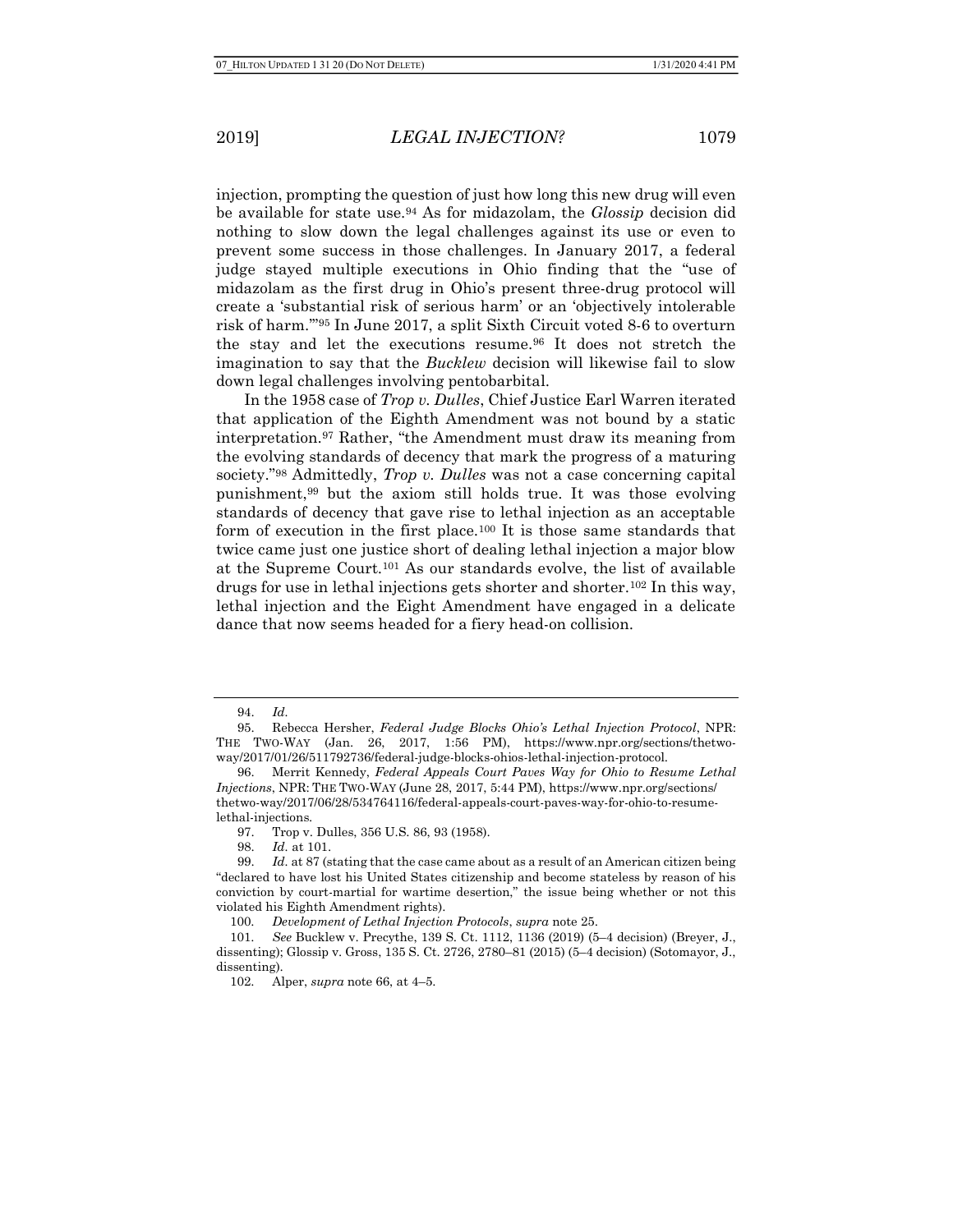#### B. Section 1983

Another factor leading to lethal injection becoming increasingly prone to Eighth Amendment challenges is § 1983 of the U.S. Code. Challenges to lethal injection under a § 1983 claim are distinct from the traditional habeas corpus petition.103 Under the latter, the remedy sought is a release from prison because the incarceration is illegal or unconstitutional.104 This remedy requires that an inmate first exhaust any and all state court remedies and follow the provisions of the Antiterrorism and Effective Death Penalty Act of 1996 ("AEDPA") before filing a habeas corpus petition in federal court.<sup>105</sup> A claim under  $\S$  1983 works differently.<sup>106</sup>

Section 1983 was born out of the ashes of the Civil War and is part of a larger federal statute known as the Civil Rights Act of 1871.107 This Act sought to protect African-Americans in the South from the Ku Klux Klan by providing them with a legal remedy in the case of abuse.108 A person who files a claim under  $\S$  1983 is claiming that a person, acting under color of statute, violated a constitutional right.109 In the context of capital punishment, an inmate challenging lethal injection under § 1983 is not seeking to be released from prison.<sup>110</sup> Instead, they are acquiescing to their death sentence, but arguing that the specific method of execution to be used is a violation of their constitutional rights and, therefore, must be changed.<sup>111</sup>

The twenty-first century has seen two pertinent, seminal U.S. Supreme Court cases involving lethal injection and § 1983 claims: Nelson v. Campbell<sup>112</sup> and Hill v. McDonough.<sup>113</sup> In the 2004 case, Nelson, an Alabama inmate challenged under § 1983 the use of what is known as a

<sup>103.</sup> SCOTT VOLLUM ET AL., THE DEATH PENALTY: CONSTITUTIONAL ISSUES, COMMENTARIES, AND CASE BRIEFS 271 (3d ed. 2014).

<sup>104.</sup> Id.

<sup>105.</sup> Id.

<sup>106.</sup> See id.

<sup>107.</sup> Id. at 270.

<sup>108.</sup> Id.

<sup>109.</sup> See 42 U.S.C.A. § 1983 (2019) ("Every person who, under color of any statute, ordinance, regulation, custom, or usage, of any State or Territory or the District of Columbia, subjects, or causes to be subjected, any citizen of the United States or other person within the jurisdiction thereof to the deprivation of any rights, privileges, or immunities secured by the Constitution and laws, shall be liable to the party injured in an action at law, suit in equity, or other proper proceeding for redress . . . .").

<sup>110.</sup> See VOLLUM, supra note 103, at 271.

<sup>111.</sup> Id.

<sup>112.</sup> Nelson v. Campbell, 541 U.S. 637 (2004).

<sup>113.</sup> Hill v. McDonough, 547 U.S. 573 (2006).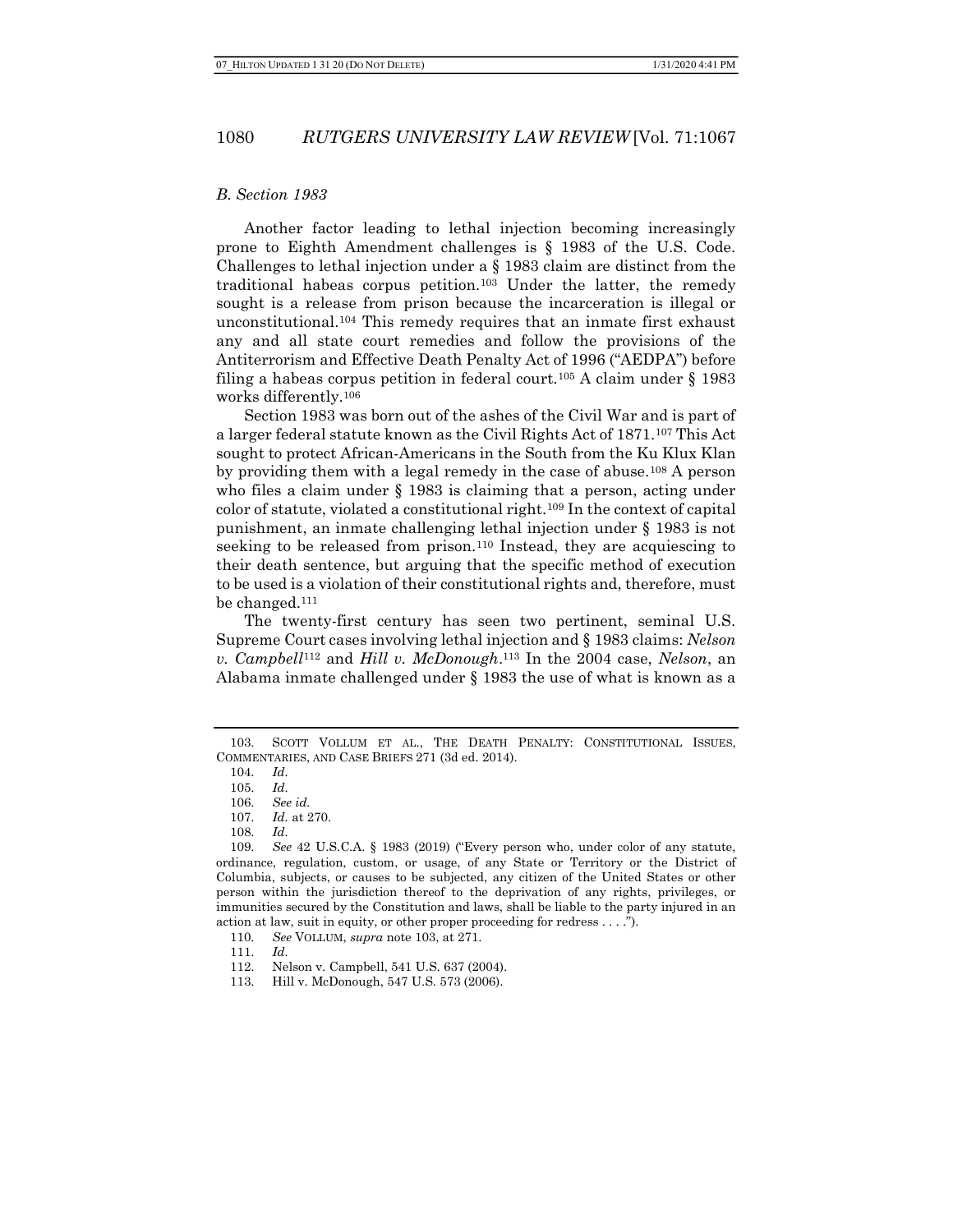"cut-down" procedure in his lethal injection.114 The procedure required cutting a two inch incision in his arm or leg an hour before his execution using only local anesthesia.115 Prior to this claim, he had already filed an unsuccessful habeas corpus petition.116 Because of this prior petition, the District Court ruled against his § 1983 claim at the pleading stage, characterizing it as nothing more than a successive habeas corpus petition in disguise.<sup>117</sup>

The U.S. Court of Appeals for the Eleventh Circuit agreed with the District Court and affirmed.118 At the Supreme Court, the fight centred on whether Nelson could bring his claim under § 1983.119 The State of Alabama conceded that § 1983 could act as a vehicle for challenging the procedure of an execution.120 However, the State contended, as lethal injection was the statutorily required method of execution, and the cutdown procedure was required to carry it out, a § 1983 claim here amounted to a challenge to the death sentence itself and not merely to the procedure used to enforce it.121 Therefore, the State contended, Nelson's § 1983 claim was still a de facto habeas corpus petition.<sup>122</sup>

The Supreme Court held unanimously that Nelson's § 1983 claim was not the functional equivalent of a successive habeas corpus petition.<sup>123</sup> The majority opinion, penned by Justice O'Connor, held that Nelson's claim was merely against the method of carrying out the lethal injection and was not a challenge to his death sentence or even the lethal injection itself.124 The Court based its reasoning, in part, on the fact that Nelson himself had suggested alternatives to the cut-down procedure that might be used to affect his own lethal injection execution.125 The Court further bolstered this reasoning by pointing out that the cut-down procedure itself was not statutorily required in Alabama.126 Nonetheless, the Court

<sup>114.</sup> See Nelson, 541 U.S. at 640–41 ("Due to years of drug abuse, petitioner has severely compromised peripheral veins, which are inaccessible by standard techniques for gaining intravenous access, such as a needle.").

<sup>115.</sup> Id. at 641.

<sup>116.</sup> See id. at 642.

<sup>117.</sup> See id.

<sup>118</sup>. Id. at 640.

<sup>119.</sup> Id. at 639.

<sup>120.</sup> Id. at 644.

<sup>121.</sup> Id. at 641–42.

<sup>122.</sup> Id. at 642.

<sup>123.</sup> Id. at 645.

<sup>124.</sup> Id.

<sup>125.</sup> Id. at 646 (describing the merits of an alternative procedure known as a "percutaneous central line placement").

<sup>126.</sup> Id. (finding that ALA. CODE § 15–18–82.1 (2003) states "only that method of execution is lethal injection," and that the respondents had "offered no duly-promulgated regulations to the contrary").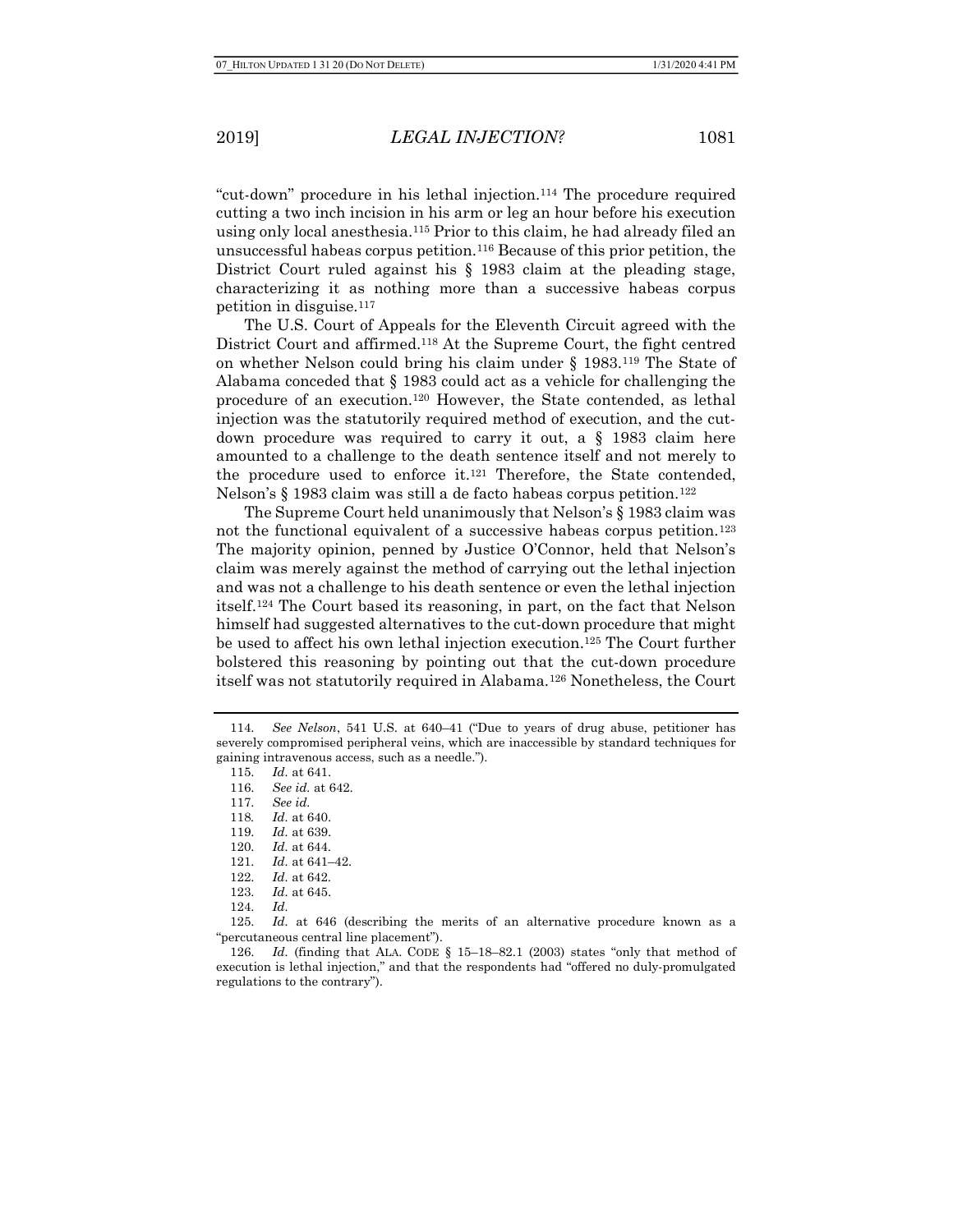remanded the case to the District Court for a determination on whether the cut-down was actually required.<sup>127</sup> Nelson resulted in an open question as to whether § 1983 was an appropriate vehicle for challenging lethal injection protocols directly rather than, as in Nelson's case, a procedure not normally a part of that protocol.128 Furthermore, since the Court remanded the case to the District Court on the main issue, there was also the question of how to handle these types of challenges in general.129 It would be two more years before the Court gave a more concrete answer.<sup>130</sup>

That answer finally came in Hill v. McDonough.<sup>131</sup> Hill was a Florida inmate sentenced to death via lethal injection.132 In this case, he challenged Florida's three-drug protocol.133 Similar to Nelson, Hill had already exhausted his habeas corpus challenges to his death sentence and decided to bring this new challenge under § 1983.134 Unlike Nelson, though, Hill challenged the lethal injection protocol itself rather than a procedure specific to his case.135 Once again, the Supreme Court ruled unanimously.136 The opinion by Justice Kennedy held that Hill's complaint did not challenge lethal injection generally, but only the methodology used by Florida.137 Hill even conceded that other forms of lethal injection that Florida could choose would be constitutional.<sup>138</sup> Finally, Florida neither contended that granting Hill's injunction would leave the State without a means of executing inmates, nor affirmed that there was a statute requiring this method.139 Therefore, the Court held

136. Id. at 575.

<sup>127.</sup> Id.

<sup>128.</sup> Id. ("If on remand and after an evidentiary hearing the District Court concludes that use of the cut-down procedure as described in the complaint is necessary for administering the lethal injection, the District Court will need to address the broader question, left open here, of how to treat method-of-execution claims generally."). 129. See id.

<sup>130.</sup> See Hill v. McDonough, 547 U.S. 573 (2006).

<sup>131.</sup> Id.

<sup>132.</sup> Id. at 576.

<sup>133.</sup> Id.

<sup>134.</sup> Id. at 578.

<sup>135.</sup> *Id.* at 581 ("One difference between the present case and *Nelson*, of course, is that Hill challenges the chemical injection sequence rather than a surgical procedure preliminary to the lethal injection.").

<sup>137.</sup> See id. at 580 ("Here, as in *Nelson*, Hill's action if successful would not necessarily prevent the State from executing him by lethal injection. The complaint does not challenge the lethal injection sentence as a general matter but seeks instead only to enjoin respondents 'from executing [Hill] in the manner they currently intend.'").

<sup>138.</sup> Id.

<sup>139.</sup> Id.; see also id. at 577 ("The now-controlling statute, which has not been changed in any relevant respect, does not specify a particular lethal injection procedure. Implementation is the responsibility of the Florida Department of Corrections.").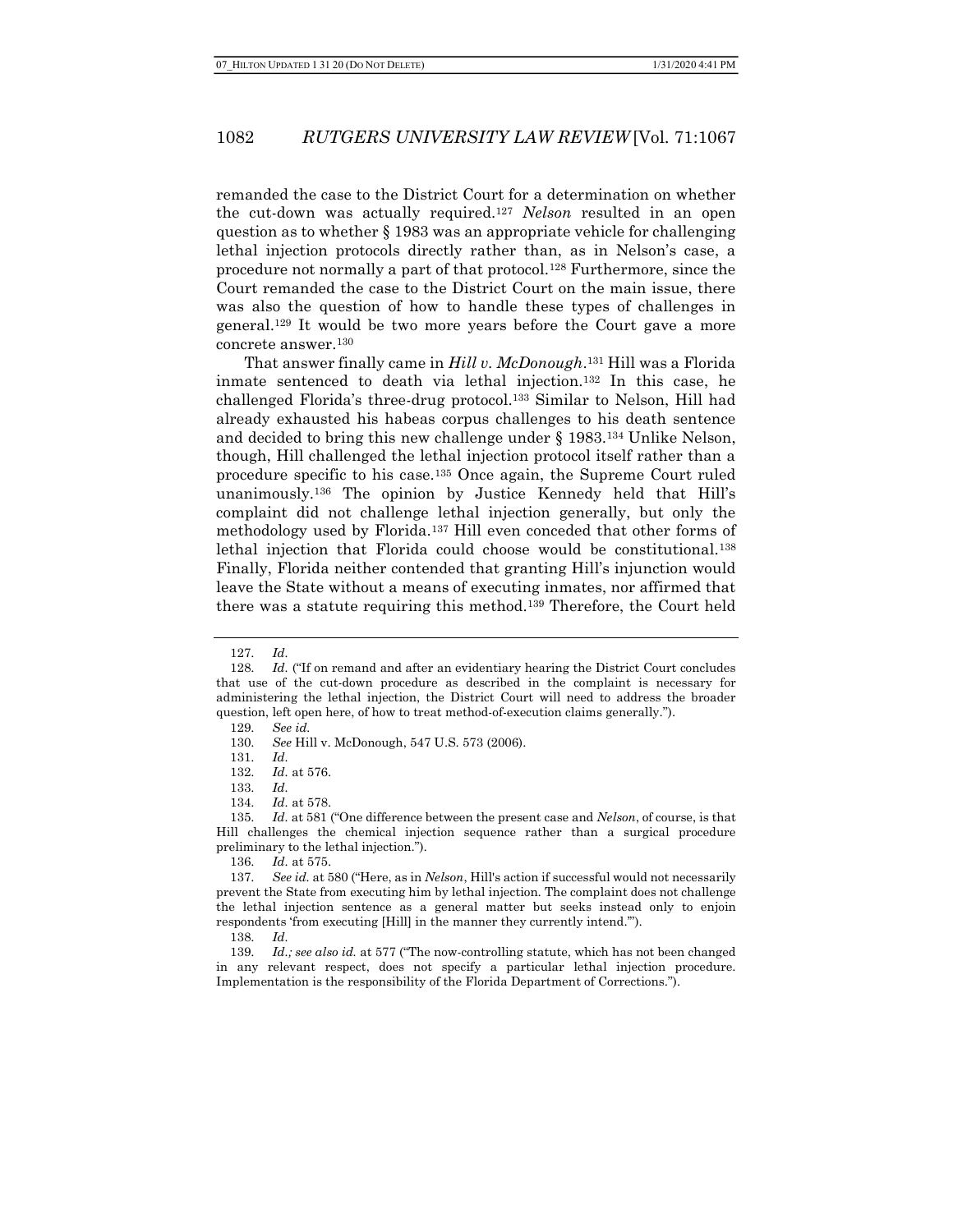that Hill's challenge was not a successive habeas corpus claim.140 The Court then went one step further in declaring that § 1983 was a proper means by which inmates may challenge their methods of execution without challenging their death sentence as a whole.<sup>141</sup>

The effect of the *Nelson* and *Hill* holdings cannot be understated. Of course, broad challenges to executions, and to lethal injection, specifically, were nothing new before those two cases were decided.<sup>142</sup> However, as Deborah Denno points out, the holdings in these two cases acted as "spark[s] of encouragement" that "propelled attorneys to bring claims that may have remained dormant otherwise."143 The effects were broad and encompassed state and federal courts, legislatures, and beyond.144 In the same month that Hill was decided, the U.S. District Court for the District of Western Missouri became the first district court in the United States to hold a state's lethal injection protocol unconstitutional.<sup>145</sup> That decision came about because of a  $\S$  1983 claim.146 In 2007, another § 1983 claim would be the temporary undoing of Tennessee's lethal injection protocol.147 Further challenges to Florida's system in light of the Hill decision resulted in Governor Jeb Bush forming a commission to examine that state's protocol.148 The commission gave several recommendations while simultaneously declaring that there were numerous inherent problems with the lethal injection protocol problems that might never fully be resolved.<sup>149</sup>

145. Id. at 109 ("The court found numerous problems with Missouri's execution procedures. The state lacked a written protocol, and Dr. Doe had cut in half the amount of sodium thiopental used. The court expressed grave concern for the complete discretion Dr. Doe had in modifying the protocol, especially given that he seemed unqualified for the job and lacked training in anesthesiology. As a result, not only did the district court conclude that such procedures subjected inmates to an unnecessary risk of unconstitutional pain and suffering, but the court also banned Dr. Doe from participating in executions in the future.").

146. Id. at 108.

147. Id. at 115 (citing Harbison v. Little, No. 3:06–01206, slip op. at \*55–56 (M.D. Tenn. Sept. 19, 2007)) ("On September 19, 2007, in a thorough and sophisticated opinion, a district court judge rendered the protocol unconstitutional; in so doing, the judge questioned many aspects of the protocol's construction, ranging from the three-drug regimen, to the qualifications of the executioners, and, most significantly, the gross disregard of those in charge of creating a humane execution procedure.").

148. Id. at 113.

149. Id. at 113–14 ("Florida issued a new protocol in May 2007, but then revised that version two months later. A judge's concerns over the qualifications of executioners

<sup>140.</sup> Id. at 583.

<sup>141.</sup> Id.

<sup>142.</sup> Denno, supra note 39, at 107.

<sup>143.</sup> Id.

<sup>144.</sup> Id. at 106.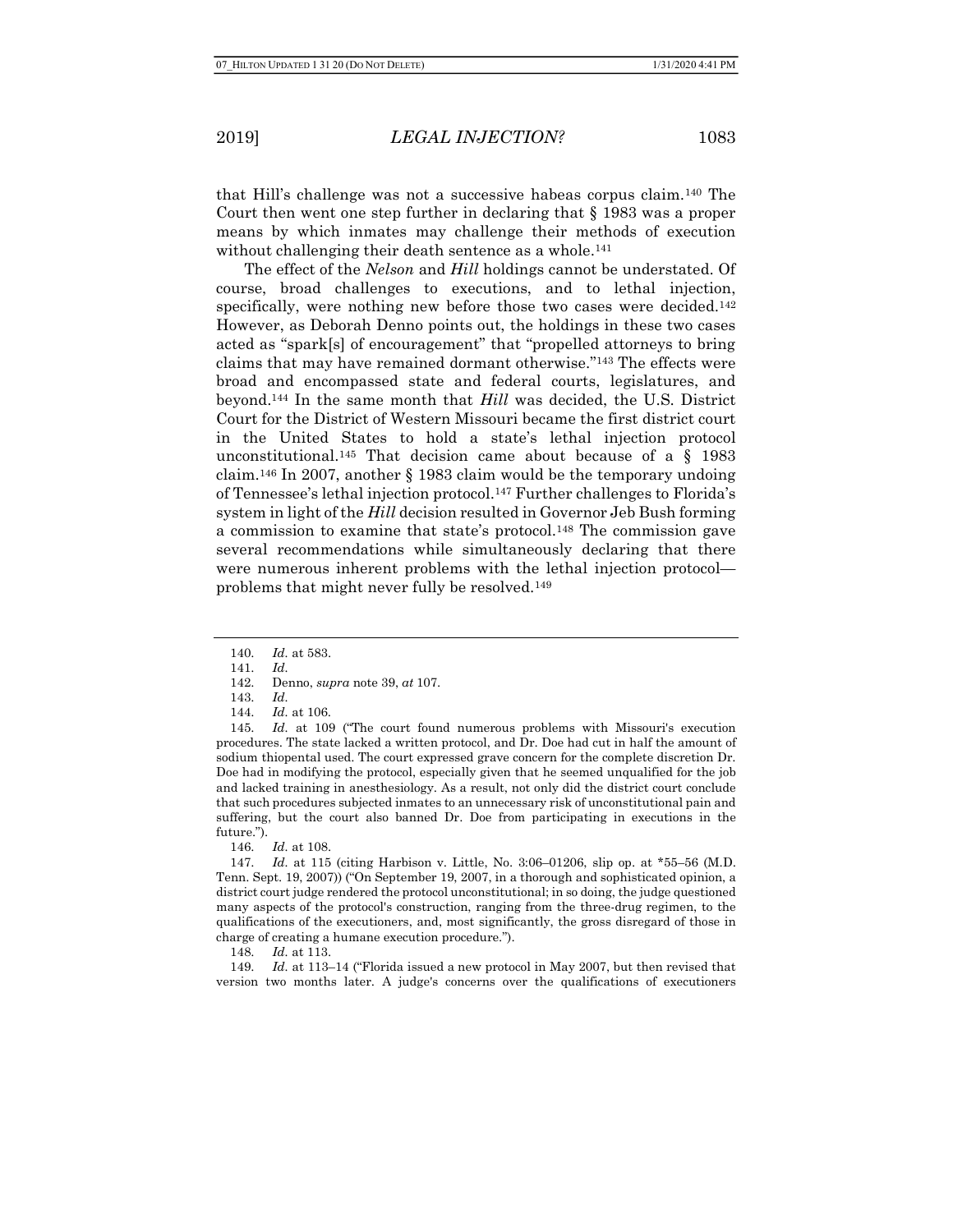These examples make up a small sample of the consequences of the Nelson and Hill decisions.150 Numerous other instances abound.151 They serve to highlight not only the threat that § 1983 claims pose to states' lethal injection protocols, but also how § 1983 claims fit into the broader picture of a constitutionally weakened method of execution.152 Anti-death penalty advocates and drug companies have forced states to choose more and more questionable drugs and methodologies of carrying out their lethal injection protocols.<sup>153</sup> The holdings in *Nelson* and *Hill* have given § 1983 as an additional avenue for attacking those questionable methodologies.154 Lethal injection began as a constitutionally impenetrable fortress.155 Now, the scramble for new drugs and methods of carrying it out has served to weaken the outer walls while § 1983 acts as yet another strong and powerful method for bringing those already frail walls crumbling down.

In short, lethal injection as a viable means for execution has been thrown into a sort of positive feedback cycle. Legal challenges result in more questionable methods of carrying it out, which in turn leads to more challenges, which leads to more questionable methods.156 It is a cycle that is simply unsustainable from a constitutional perspective, especially when you factor in the ever-evolving standards of decency that are continuously being used to influence the courts any time the Eighth Amendment is invoked.<sup>157</sup> If the death penalty is to survive, there must be an entirely new method of execution devised that can withstand or bypass the legal weaknesses of lethal injection. Fortunately, such a method already exists, and it was born out of the very failings in lethal injection already discussed.

prompted the quick revisions. And, like Judge Fogel in California and the district judge in Missouri, the Florida judge ordered additional hearings on the new protocol.").

<sup>150.</sup> See id. at 107–16.

<sup>151.</sup> See id. (examining examples not only in Missouri, Tennessee, and Florida, but also California, North Carolina, Kentucky, and Maryland where § 1983 claims have wreaked havoc on lethal injection protocols).

<sup>152.</sup> See id.

<sup>153.</sup> See Susie Neilson, Lethal Injection Drugs Efficacy and Availability for Federal Executions, NATIONAL PUBLIC RADIO (July 26, 2019, 7:11 PM), https://www.npr.org/2019/ 07/26/745722219/lethal-injection-drugs-efficacy-and-availability-for-federal-executions.

<sup>154.</sup> Denno, supra note 39, at 106–07.

<sup>155.</sup> See, e.g., Bomboy, supra note 1.

<sup>156.</sup> See, e.g., Neilson, supra note 153.

<sup>157.</sup> See Berman, supra note 64.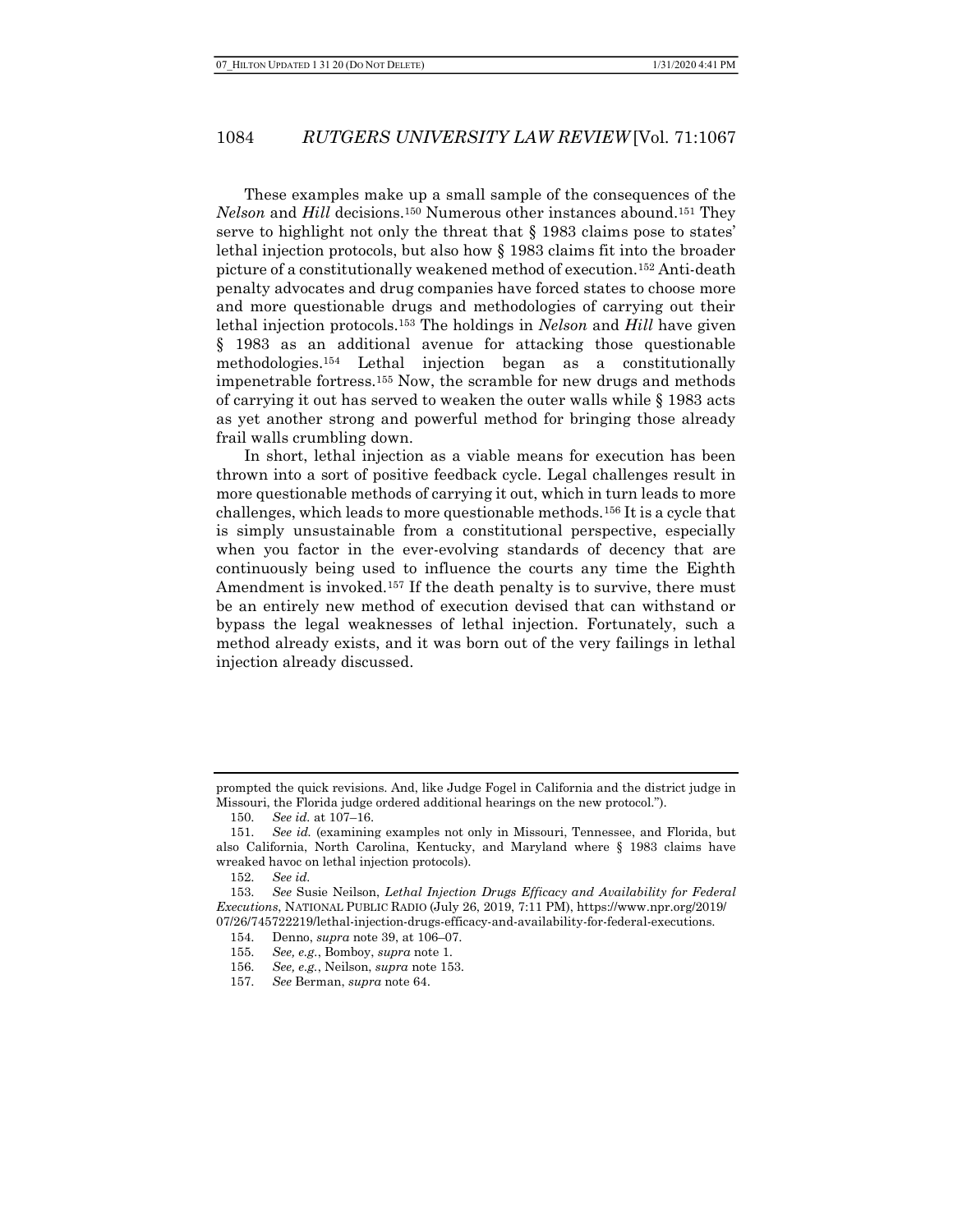#### III. THE CASE FOR NITROGEN GAS HYPOXIA

The previously mentioned 2014 botched lethal injection of Oklahoma inmate Clayton Lockett did more than just highlight the questionability of lethal injection as a viable means of execution.158 It also spurred the Oklahoma legislature into action.159 At the behest of State Representative Mike Christian, three professors at East Central University researched whether hypoxia via nitrogen gas could serve as a viable alternative to lethal injection.160 With the professors answering that question in the affirmative, the Oklahoma legislature voted overwhelmingly to approve nitrogen hypoxia as a means of execution available to the State of Oklahoma.161 In 2015, Governor Mary Fallin enthusiastically signed the bill, and the bill's author, Representative Mike Christian, declared nitrogen hypoxia to be a "fool proof" method of execution.162 But, what exactly is nitrogen hypoxia, and how can such a means of execution remedy or avoid the previously addressed pitfalls with lethal injection?

Hypoxia itself happens when the human body has a lower than normal supply of oxygen in the bloodstream.163 Hypoxia can cause drowsiness, loss of consciousness, and, as can be expected, death.<sup>164</sup> Nitrogen hypoxia in particular achieves this effect by displacing the oxygen being inhaled with nitrogen.165 As nitrogen is an inert gas, it is not the nitrogen itself that kills, but rather the lack of oxygen instead.<sup>166</sup> The same result can be achieved with other inert gases, such as helium,<sup>167</sup> but nitrogen has become the preferred choice in the execution business, as it already makes up seventy-nine percent of the air we breathe and has been well researched.<sup>168</sup>

<sup>158.</sup> See Fretland supra note 71 and accompanying text.

<sup>159.</sup> Jack Shuler, Can Executions Be More Humane?, THE ATLANTIC (Mar. 20, 2015), https://www.theatlantic.com/politics/archive/2015/03/can-executions-be-more-humane/ 388249/.

<sup>160.</sup> Michael Copeland, Thom Parr & Christine Papas, Nitrogen Induced Hypoxia as a Form of Capital Punishment 2 (2015) (unpublished manuscript) (on file with East Central University).

<sup>161.</sup> Shuler, supra note 159.

<sup>162.</sup> Associated Press in Oklahoma City, Oklahoma Governor Signs 'Foolproof' Nitrogen Gas Execution Method, THE GUARDIAN (Apr. 17, 2015, 7:06 PM), https://www.theguardian.com/us-news/2015/apr/17/oklahoma-nitrogen-execution-methoddeath-penalty.

<sup>163.</sup> Copeland, Parr & Papas, supra note 160 (manuscript at 4–5).

<sup>164.</sup> Id.

<sup>165.</sup> See Shuler, supra note 159.

<sup>166.</sup> Id.

<sup>167.</sup> See Copeland, Parr & Papas, supra note 160 (manuscript at 6–7).

<sup>168.</sup> Shuler, supra note 159.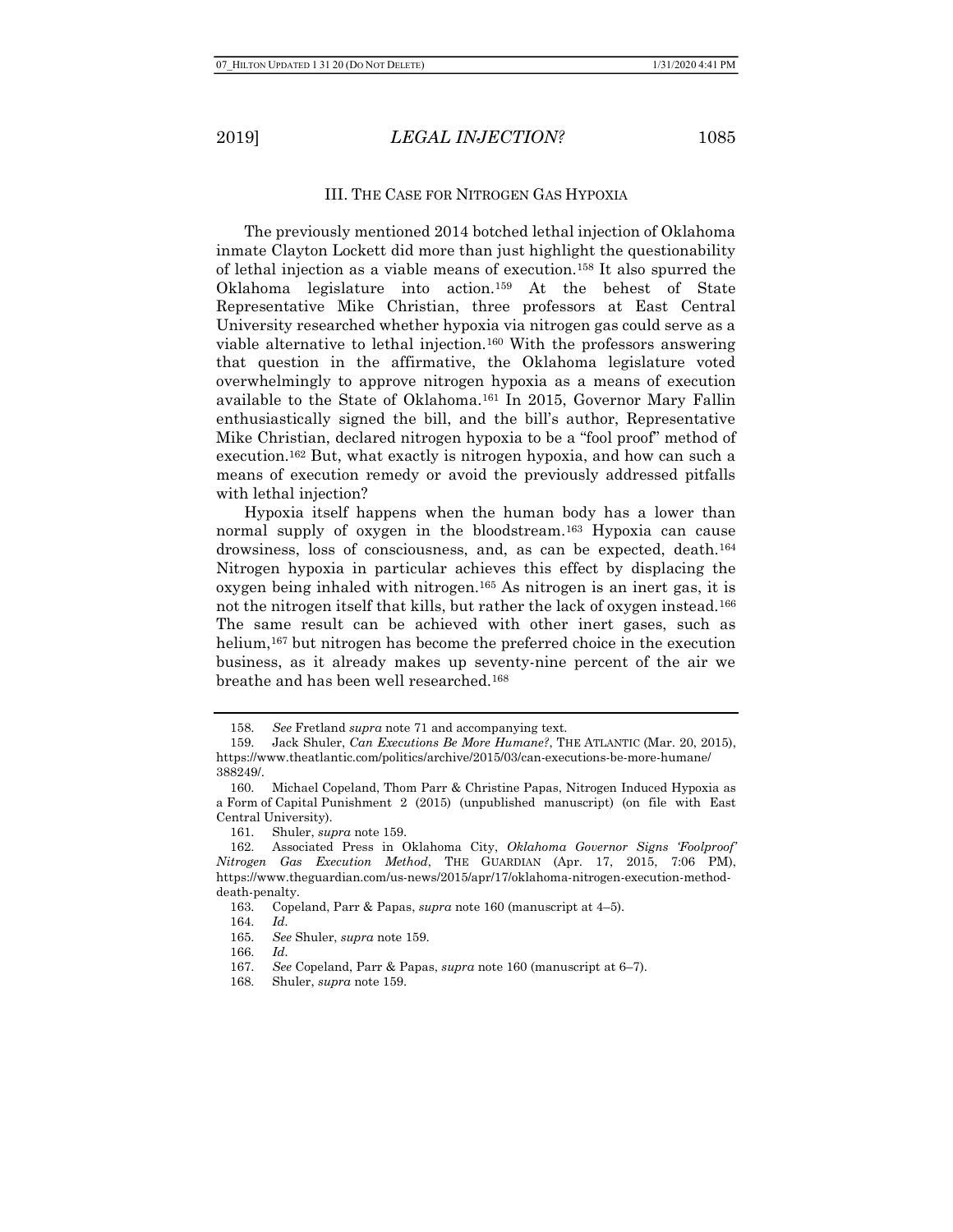Outside of its newfound role in the capital punishment debate, hypoxia has long occupied a place in aircraft research.169 Aircraft cabins have to be pressurized at high altitudes in order to prevent those onboard from succumbing to hypoxia.170 One such study of nitrogen hypoxia's effect on the human body was conducted by Royal Air Force researcher Air Vice Marshal John Ernsting in 1961, research cited by the East Central University's recommendation in Oklahoma.171 The test involved an experiment in which volunteers inhaled pure nitrogen for a short amount of time.172 The subjects lost consciousness within twenty seconds with no reported signs of physical discomfort.<sup>173</sup>

The Ernsting study was just one of many cited and used by the three East Central University professors in making their recommendation to the Oklahoma legislature.174 For those professors, there could be no doubt that nitrogen hypoxia was an effective and humane method of capital punishment that fully comported with the Eighth Amendment's bar against cruel and unusual punishment.175 This conclusion was supported by the finding of six different facts regarding nitrogen hypoxia.176 The findings included that the punishment was humane, that it would not require the assistance of licensed medical professionals (who are often in short supply due to moral objections and professional pressures), <sup>177</sup> and

173. Id.

<sup>169.</sup> See, e.g., J. Ernsting, The Effect of Brief Profound Hypoxia upon the Arterial and Venous Oxygen Tensions in Man, 169 J. PHYSIOLOGY 292, 292 (1963).

<sup>170.</sup> One of the most notable examples of this occurred in 1999 when famed PGA Tour golfer Payne Stewart's private jet depressurized, killing all aboard. The plane continued flying on autopilot for nearly 1,500 miles before crashing. See T.J. Auclair, Remembering Payne Stewart 15 Years After His Tragic Death, PGA (Jan. 30, 2015, 9:52 AM), https://www.pga.com/news/golf-buzz/remembering-payne-stewart-15-years-after-tragicdeath.

<sup>171.</sup> Copeland, Parr & Papas, supra note 160 (manuscript at 5); see also Air Vice-Marshal Professor John Ernsting, TELEGRAPH (June 30, 2009, 7:28 PM), https://www.telegraph.co.uk/news/obituaries/military-obituaries/air-force-obituaries/ 5701286/Air-Vice-Marshal-Professor-John-Ernsting.html.

<sup>172.</sup> Copeland, Parr & Papas, supra note 160 (manuscript at 5).

<sup>174.</sup> See id. at 2.

<sup>175.</sup> Id.

<sup>176.</sup> Id.

<sup>177.</sup> See, e.g., Rob Stein, Group to Censure Physicians Who Play Role in Lethal Injections, WASH. POST (May 2, 2010), http://www.washingtonpost.com/wpdyn/content/article/2010/05/01/AR2010050103190.html ("The mandate from the American Board of Anesthesiologists reflects its leaders' belief that 'we are healers, not executioners,' board secretary Mark A. Rockoff said. Although the American Medical Association has long opposed doctor involvement, the anesthesiologists' group is the first to say it will harshly penalize a health-care worker for abetting lethal injections. The loss of certification would prevent an anesthesiologist from working in most hospitals.").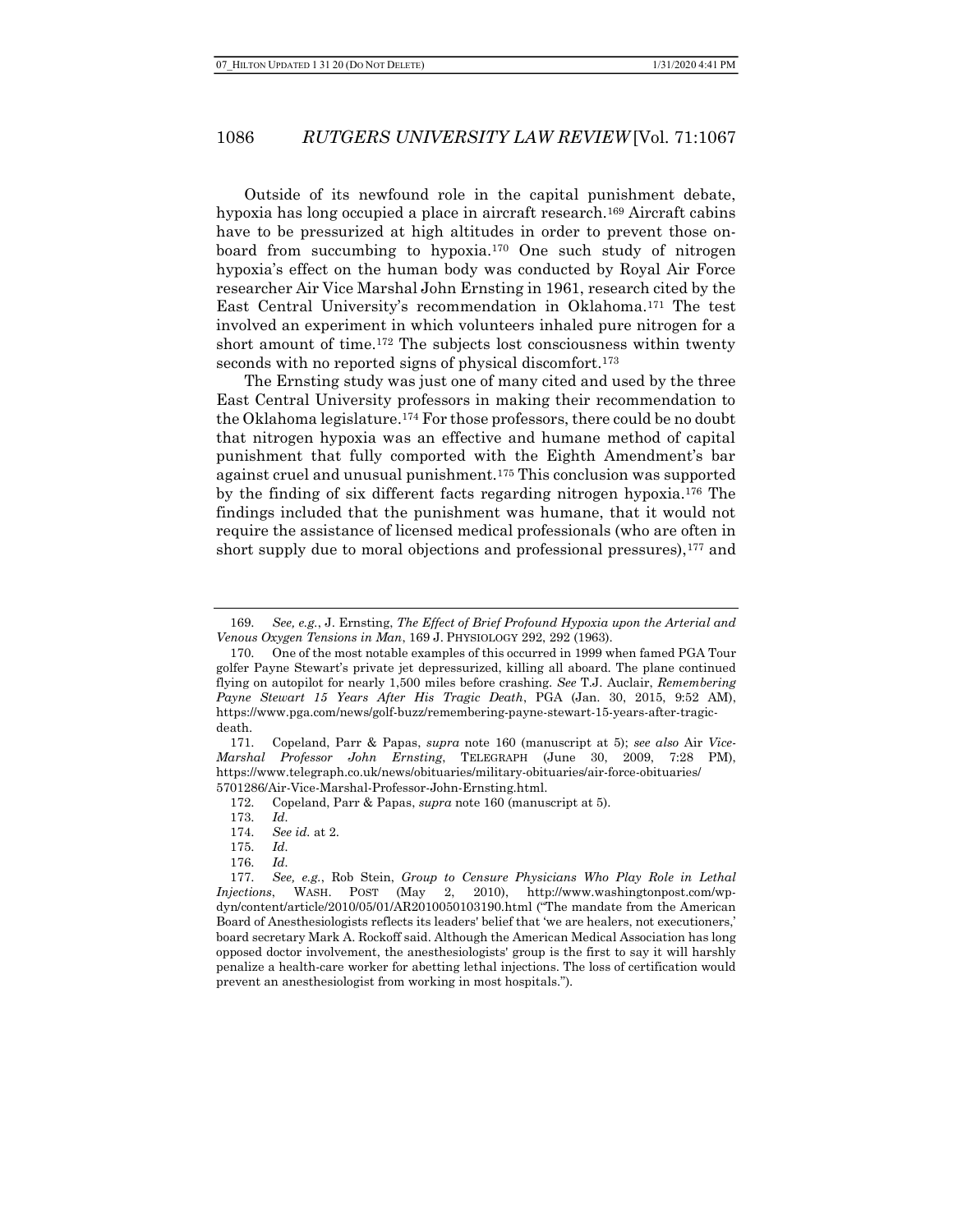that it would be simple to administer.178 Furthermore, nitrogen hypoxia executions would not have to rely on the cooperation of the offender, would be quick and painless, and would use a gas that is in abundant supply.<sup>179</sup>

Before delving further into the argument that nitrogen hypoxia is a constitutionally sounder means of capital punishment when compared to lethal injection, it should be noted that lethal injection was once seen in a similar light.180 When Oklahoma first introduced it as a means of execution, there were promises that lethal injection was a soundly humane method compared to more archaic methods such as hanging, electrocution, and the gas chamber.181 This might very well have stayed true but for the faults exposed by the limited drug supplies and increasing avenues of judicial attack highlighted in Part II of this Note.<sup>182</sup> Might this not be a lesson that nitrogen hypoxia will suffer the same constitutional pitfalls and be prone to the same attacks by opponents of capital punishment? As will be shown, it will be very difficult to attack nitrogen hypoxia in this manner.

As previously noted, two main factors have led to the constitutionally weakened state of lethal injection—anti-capital punishment advocates limiting the supply of available drugs, and the increase of § 1983 claims.183 Nitrogen hypoxia is all but immune to the former184 and has actually been advocated by defendants in the latter.185 Finally, nitrogen hypoxia also represents a method of execution that, in light of (and in spite of) the 5-4 Glossip and Bucklew decisions, can be used by future litigants in potentially rendering lethal injection unconstitutional for

<sup>178.</sup> Copeland, Parr, & Papas, supra note 160 (manuscript at 2).

<sup>179</sup>. See id.

<sup>180</sup>. Death Penalty Expert on Why Lethal Injection Is So Problematic, NPR (Jul. 25, 2014, 6:41 AM), https://www.npr.org/2014/07/25/335156402/death-penalty-expert-on-whylethal-injection-is-so-problematic ("No one knew for sure that lethal injection would be more humane. It was a promise. The same promises were made about electrocution and then about the gas chamber that it would be a way to ensure that the death penalty in the United States would be compatible with the Eighth Amendment's prohibition on cruel and unusual punishment.").

<sup>181.</sup> Id.

<sup>182.</sup> See supra Part II.

<sup>183.</sup> See supra Part II.

<sup>184.</sup> See Copeland, Parr & Papas, supra note 160 (manuscript at 11–12).

<sup>185.</sup> See, e.g., Wilson v. Dunn, No. 2:16–CV–364–WKW, 2017 WL 5619427, at \*7 (M.D. Ala. Nov. 21, 2017) ("Wilson further proposes an alternative method of execution with pure nitrogen gas, which he claims would be a quick, painless death. Procedurally, Wilson suggests this execution method could be accomplished by first administering an anxiolytic, such as midazolam, and then delivering pure nitrogen gas using a mask, 'rendering the inmate unconscious within seconds and painlessly dead within minutes.'") (citations omitted).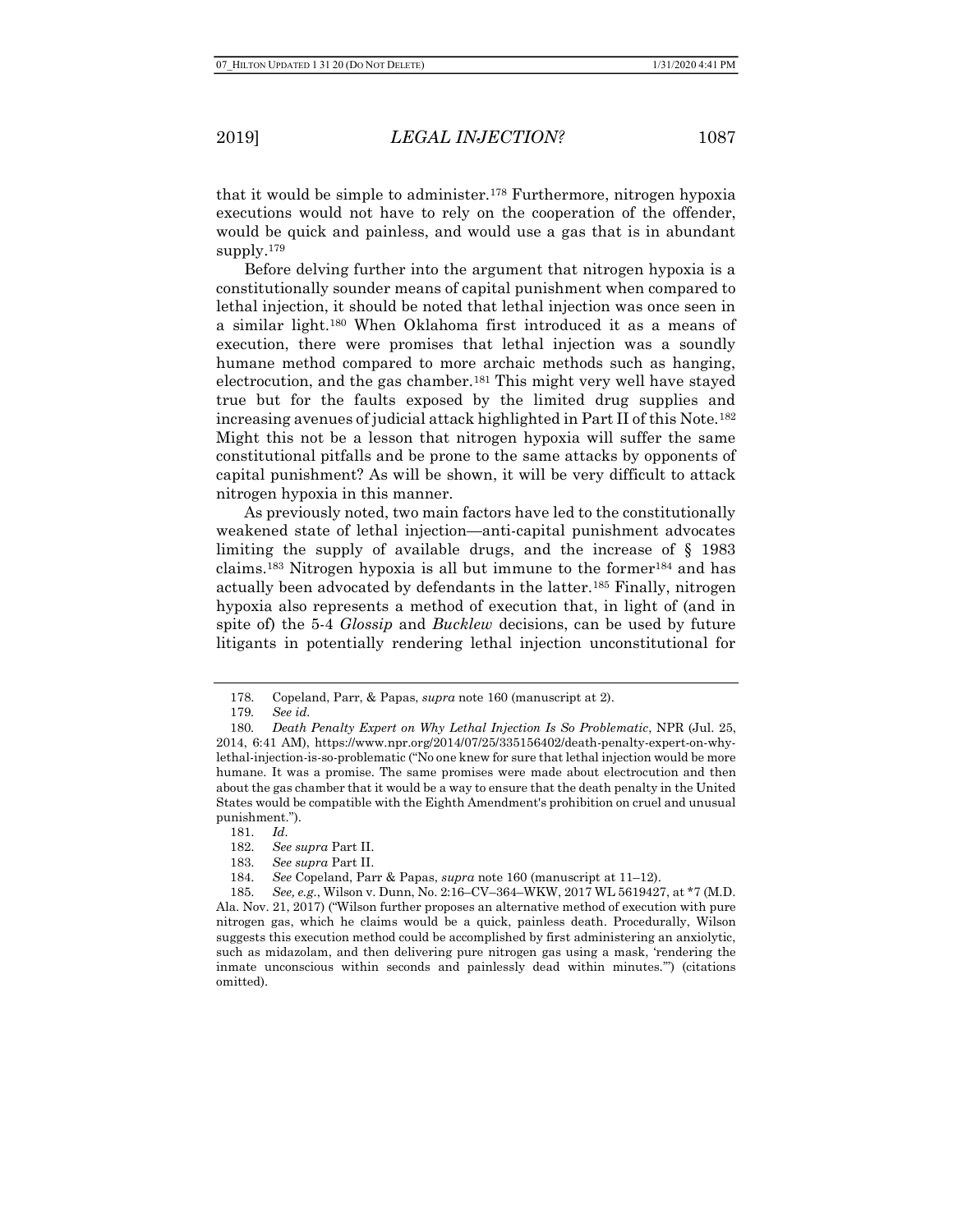good under the Eighth Amendment.

### A. Nitrogen Hypoxia's Anti-Capital Punishment Resilience

First, nitrogen hypoxia is all but immune to the same methods of attack employed by opponents of lethal injection. There, the method was simple. As highlighted by Justice Scalia, the capital punishment opponents put pressure on the drug companies, causing less reliable drugs to be used, and thereby further exposing lethal injection as increasingly cruel and unusual.186 In other words, it became increasingly cruel and unusual because the very opponents made it so.<sup>187</sup> Nitrogen hypoxia, by contrast, cannot be manipulated this way. There is no need for pharmaceutical drugs in administering nitrogen hypoxia, so that element is completely removed.188 In fact, it does not even require a licensed medical professional to carry it out.189 This fact removes another prominent line of attack against lethal injection—physicians who refuse to take part on moral or ethical grounds.190 Logically, this fact also means that supply lines cannot be as easily disrupted. Lethal injection protocols have to be constantly changed or executions halted due to the drug supplies dwindling.<sup>191</sup> With nitrogen hypoxia, you only need nitrogen gas. An entire plethora of industries make use of pure nitrogen and supplies are in abundance.192 This is not to mention the fact that this method is

<sup>186.</sup> See supra Part II Section A.

<sup>187.</sup> See supra Part II Section A.

<sup>188.</sup> Copeland, Parr & Papas, supra note 160 (manuscript at 10) ("The administration of a death sentence via nitrogen hypoxia does not require the use of a complex medical procedure or pharmaceutical products. The process itself, as demonstrated by those who seek euthanasia, requires little more than a hood sufficiently attached to the subject's head and a tank of inert gas to create a hypoxic atmosphere.").

<sup>189.</sup> See id. ("Accordingly, except for the pronouncement of death, the assistance of licensed medical professionals would not be required to execute this protocol.").

<sup>190.</sup> See id.

<sup>191.</sup> See Lydia Ramsey, The Makers of a Lethal-Injection Drug Have Become Leaders in Arkansas' Death-Penalty Battle, BUS. INSIDER (Apr. 17, 2017, 8:43 PM), http://www.businessinsider.com/arkansas-executions-drugs-using-lethal-injections-2017- 4.

<sup>192.</sup> See Copeland, Parr & Papas, supra note 160 (manuscript at 11–12) ("Nitrogen is utilized harmlessly in many fields within United States industry. Nitrogen is used in welding, hospital and medical facilities, cooking, and used in the preparation of liquid nitrogen cocktails. Nitrogen is used as a process to extend the life of food products such as potato chips. The oxygen in a potato chip bag is displaced with nitrogen to reduce the spoilage of the chips as well as prevent the oil from becoming rancid. Nitrogen is used in doctor's offices to remove skin tags as well as other procedures.").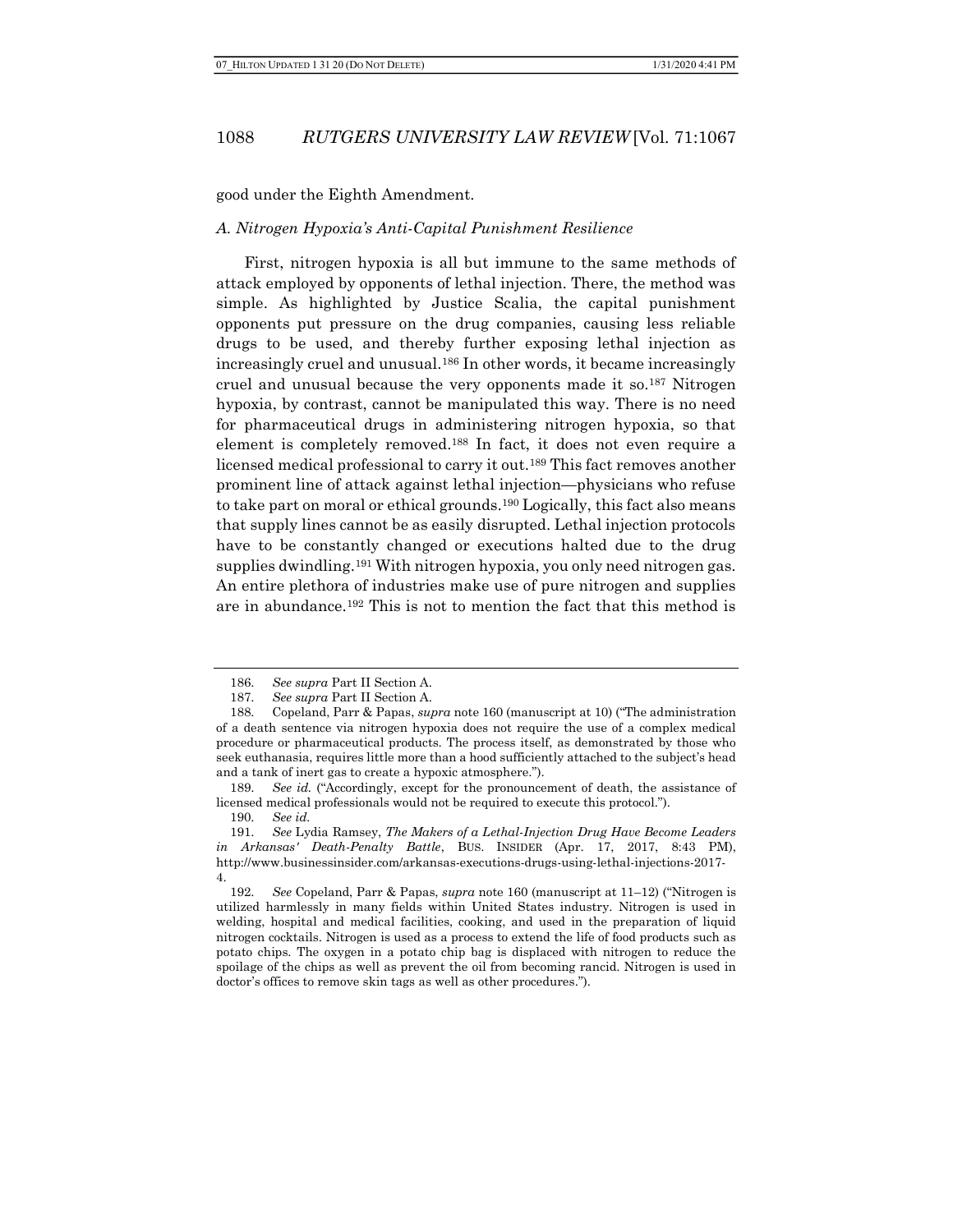exponentially cheaper as well.<sup>193</sup> Even if the idea is entertained that nitrogen supplies may be undercut, there are numerous other gases, such as helium, that can be used instead.194 Finally, hypoxia as a means of execution also undercuts the argument of being cruel and unusual by the fact that right-to-die advocates have been singing the praises of hypoxiainduced deaths in the context of assisted suicide for years, and continue to do so.<sup>195</sup>

#### B. Nitrogen Hypoxia and Section 1983 Claims

As demonstrated in Part II of this Note, § 1983 claims have quickly become a powerful tool in the fight against lethal injection.196 Such claims have been employed in two different ways. One way, as demonstrated in Nelson, is to challenge a prerequisite procedure (in his case the "cutdown" procedure) that is unique to the individual and carried out before the execution itself.<sup>197</sup> The other way, demonstrated in *Hill*, is to use  $\S$ 1983 to challenge the main lethal injection protocol itself.198 Both types of claims come down to one argument: there is a substantial risk that the inmate about to be executed will suffer undue pain.199 While it would be disingenuous to try and claim that death by nitrogen hypoxia would be entirely immune to such claims, evidence does suggest that any such argument would be substantially weaker than it would be in cases against lethal injection.

First, prerequisite procedures such as in Nelson likely would not occur in a nitrogen hypoxia execution. Nelson's execution involved making a surgical incision in his body to prepare for the lethal injection protocol.200 While there are various ways to administer nitrogen to an inmate, none of them would involve making a surgical incision or otherwise cutting or injecting into the skin of the inmate.201 The

<sup>193.</sup> Id.; see also Hennessy-Fiske, supra note 35 (noting that lethal injection drug shortages in Texas caused the price of drugs per execution to jump from \$83.55 to \$1,286.86 in just a single year).

<sup>194.</sup> Copeland, Parr & Papas, supra note 160 (manuscript at 6).

<sup>195</sup>. Id.

<sup>196.</sup> See infra Part II Section B.

<sup>197.</sup> Id.; Nelson v. Campbell, 541 U.S. 637, 639–40 (2004).

<sup>198.</sup> Hill v. McDonough, 547 U.S. 573, 576 (2006).

<sup>199.</sup> Glossip v. Gross, 135 S. Ct. 2726, 2731 (2015).

<sup>200.</sup> Nelson, 541 U.S. at 641.

<sup>201.</sup> See, e.g., Copeland, Parr & Papas, supra note 160 (manuscript at 6) (discussing the delivery procedure of nitrogen, and other inert gases such as helium, in the context of assisted suicide cases).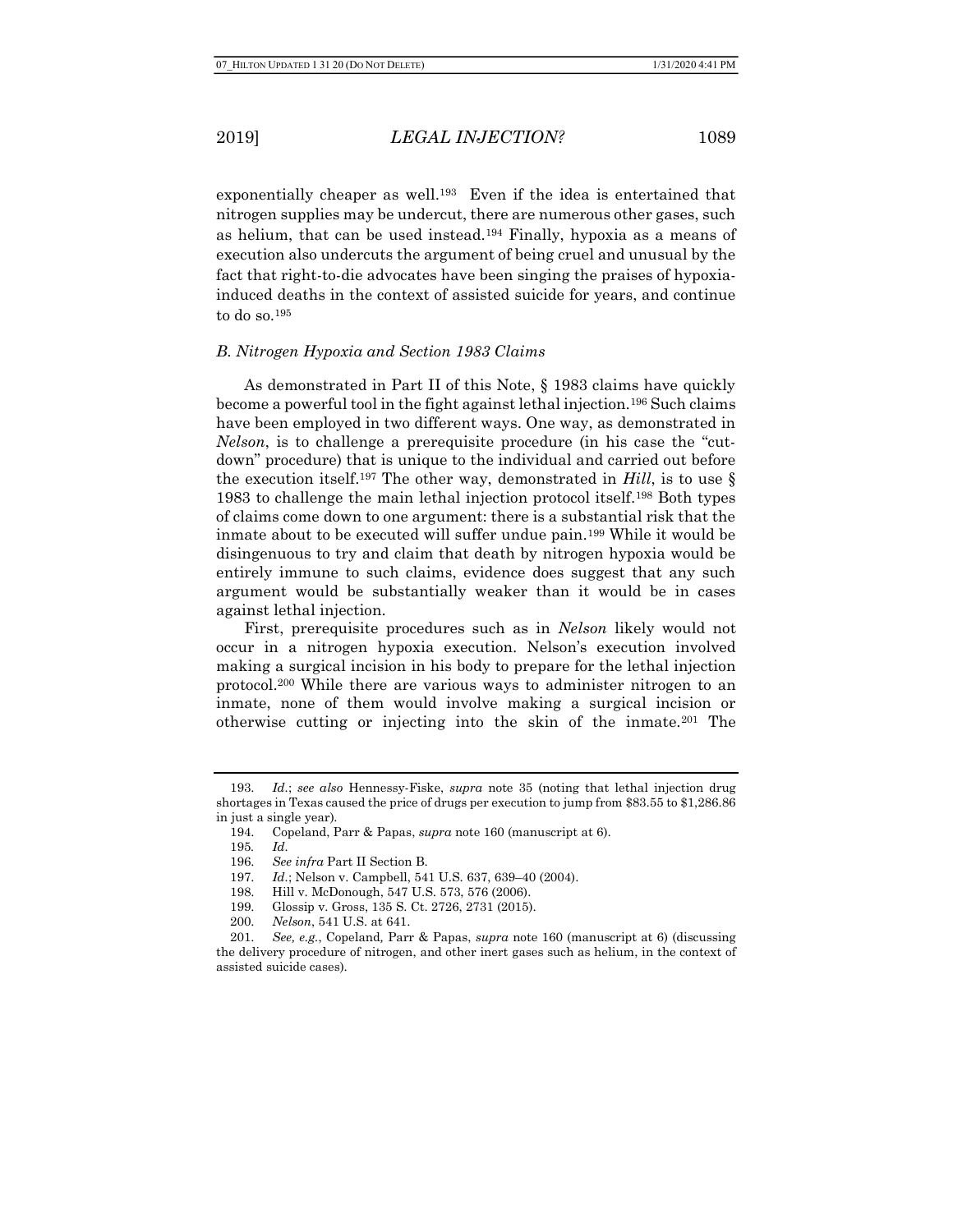simplicity of the method itself means that potentially painful prerequisite procedures should never have to occur.202 The inmate simply must be able to breathe the nitrogen.203 This is unlike lethal injection which requires the finding of a proper vein before the protocol can even begin.

Second, more basic § 1983 claims such as Hill would be much harder to bring in a case involving nitrogen hypoxia. This Note has offered compelling evidence that there must certainly be a decrease in such broad protocol claims when nitrogen is at issue rather than lethal injection.<sup>204</sup> Hill-type challenges to lethal injection involve challenging the specific drugs or combination of drugs that are to be used in the execution.205 As pointed out so convincingly by Justice Scalia in Glossip (Glossip was a § 1983 challenge), such claims have come about as a direct result of drug shortages induced by pressure from capital punishment abolitionists.<sup>206</sup>

The trend toward using an "exit bag" filled with an inert gas such as nitrogen or helium likely started with a publication of Final Exit: The Practicalities of Self Deliverance and Assisted Suicide for the Dying. The authors of the publication sought to identify methods of death that were swift, simple, painless, failureproof, inexpensive, non-disfiguring and did not require a physician's assistance or prescription. This method of suicide is indeed simple. It involves a clear plastic bag fitted over the head, two tanks filling the bag with helium via vinyl tubing, and an elastic band at the bottom of the bag to prevent the bag from slipping off the head. The parts needed to create the bag are inexpensive and available locally without prescription. Id. (citations omitted).

202. See id. at 7 (discussing, however, ways in which preparation for a nitrogen hypoxia execution could, in theory, go wrong, but not to the extent of necessitating any sort of painful prerequisite procedure).

However, it should be noted that deviations from the . . . protocols have not always been as successful. When masks were placed over the face (instead of using bags of helium over the head) it has been reported some problems have occurred. This is typically a result of the mask not sealing tightly to the face, resulting in a small amount of oxygen being inhaled by the individual. This extends the time to become unconscious and extends the time to death. This may result in purposeless movements by the decedent. Further study will be necessary to determine the best delivery system for the state of Oklahoma. Id. (citations omitted).

203. See id. at 3 ("Nitrogen is an inert gas that at room temperature is colorless, odorless, and tasteless. It is the most common gas in the earth's atmosphere, comprising 78.09% of the air that humans breathe on a regular basis.").

204. See supra Part II Section B.

205. See Hill v. McDonough, 547 U.S. 573, 580 (2006) ("The complaint does not challenge the lethal injection sentence as a general matter but seeks instead only to enjoin respondents 'from executing [Hill] in the manner they currently intend.'" (alteration in original)).

206. Transcript of Oral Argument at 15–16, Glossip v. Gross, 135 S. Ct. 2726 (2015) (No. 14–7955).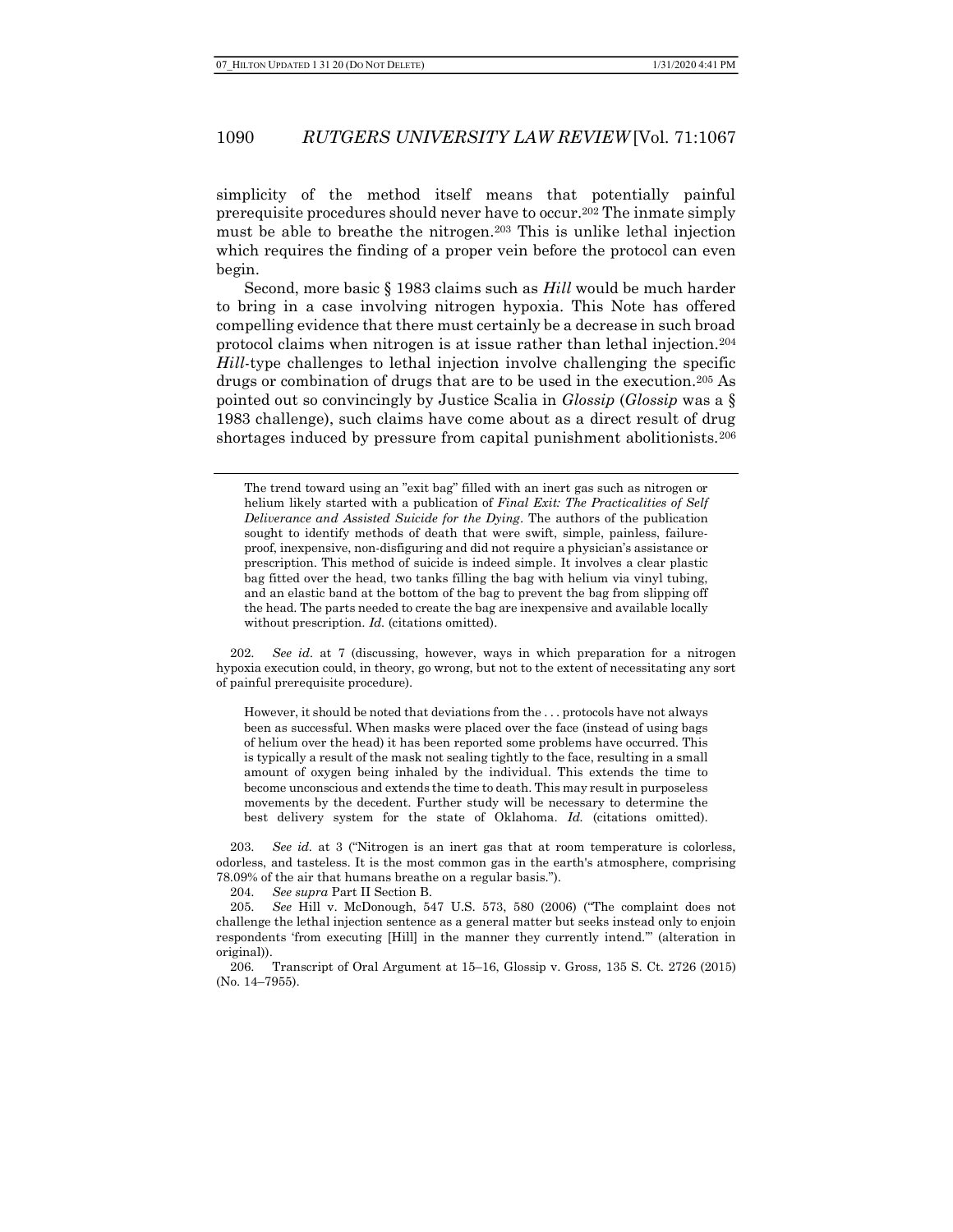We have already tackled the argument that nitrogen hypoxia would not be susceptible to problems such as drug shortages in the same way that lethal injection is.207 Therefore, we can logically deduce that drug shortages in states with lethal injection directly lead to an uptick in § 1983 challenges to executions in those states. Naturally, if states replace lethal injection with nitrogen hypoxia, a method immune to the problem of drug shortages, we can logically predict that there would be a decrease in § 1983 claims.

Glossip created standard elements that must be satisfied in § 1983 execution claims—elements that nitrogen hypoxia may, in fact, satisfy. In deciding *Glossip*, the Supreme Court adopted the plurality view expressed in *Baze v. Rees.*<sup>208</sup> "A stay of execution may not be granted on grounds such as those asserted here unless the condemned prisoner establishes that the State's lethal injection protocol creates a demonstrated risk of severe pain. [And] [h]e must show that the risk is substantial when compared to the known and available alternatives." 209 This standard has since become known and referred to in later cases as the *Baze /Glossip* standard. The evidence presented in Part II of this Note has helped to highlight the many flaws of lethal injection and how the continuing experimentation with different (and less reliable) drugs is causing great risk of severe pain and botched executions.210 However, under the Baze / Glossip standard, this alone is not enough to succeed on a § 1983 challenge to lethal injection and, undoubtedly, this is why many claims have failed. The problem for many who file § 1983 claims is that they cannot satisfy the second prong of the test. That is, they cannot demonstrate a substantial risk of severe pain "when compared to the known and available alternatives."<sup>211</sup>

Now, one could certainly argue that inmates (and their increasingly creative counsel) will simply just find a new way to use § 1983 to attack a nitrogen hypoxia execution. While that is almost certainly true, it is hard to imagine that any such arguments would present a problem as widespread or unsolvable as the drug shortage issue with lethal injection. A simple technical problem regarding how to administer the nitrogen to an inmate is surely a much simpler and cheaper problem to resolve than a nationwide drug shortage. In addition, we have further indications from an unlikely source that nitrogen hypoxia will be more palatable to inmates who may seek a § 1983 claim: the inmates themselves.

<sup>207.</sup> See supra Part III Section A.

<sup>208.</sup> See Glossip v. Gross, 135 S. Ct. 2726, 2737 (2015).

<sup>209.</sup> Id. (alteration in original).

<sup>210.</sup> See supra Part II Section A.

<sup>211.</sup> See Glossip, 135 S. Ct. at 2736.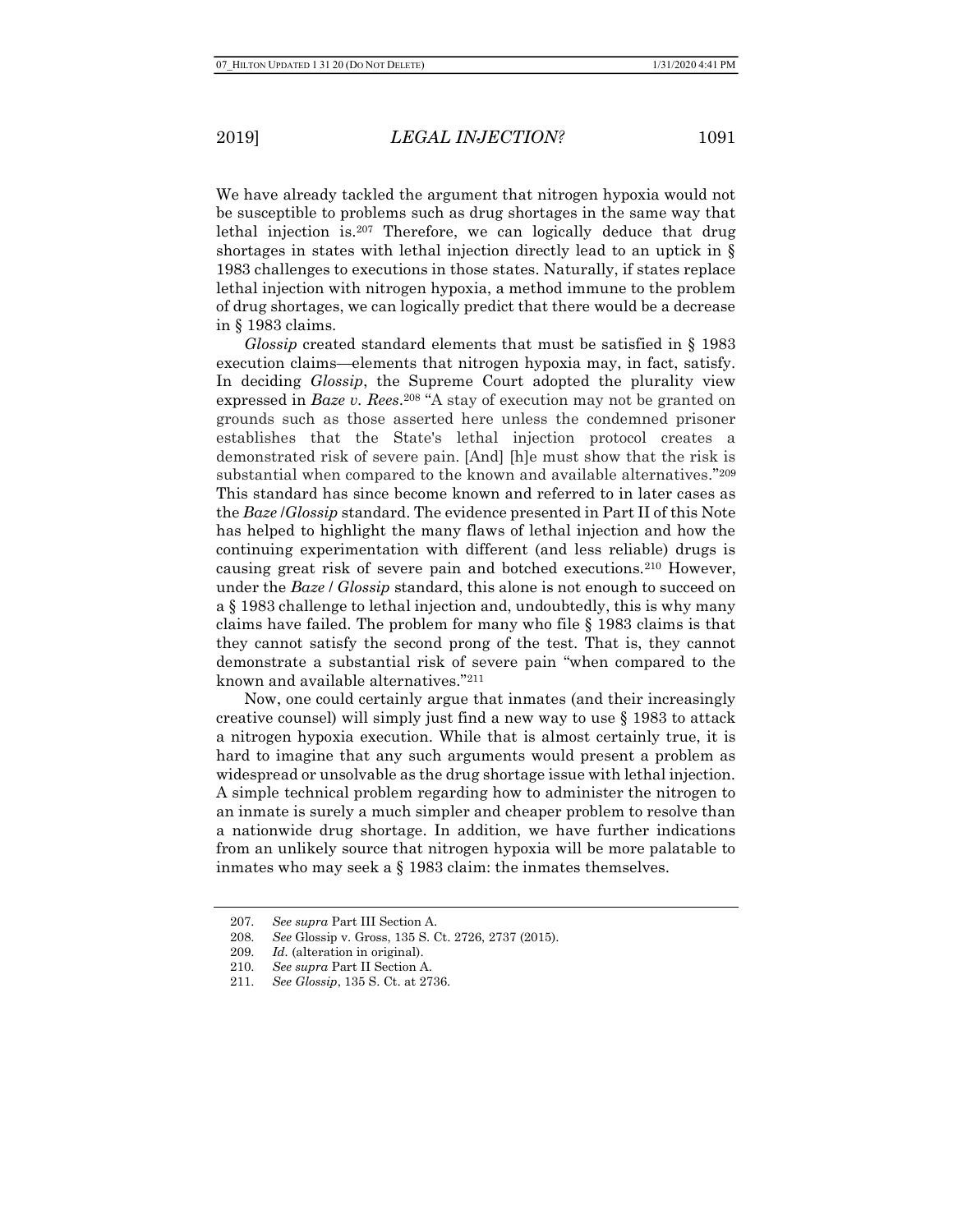In 2017, the Middle District of Alabama decided the case of Wilson v. Dunn, in which an Alabama inmate mounted a  $\S$  1983 challenge to Alabama's lethal injection protocol.212 In doing so, Wilson specified numerous alternative execution methods that he believed Alabama could use instead of lethal injection.213 In particular, Wilson specifically cited nitrogen hypoxia as one such method.214 The court rejected Wilson's suggestion of nitrogen hypoxia for one simple reason: nitrogen hypoxia is not a permitted method of execution under Alabama law.215 Therefore, such an execution would be unlawful and could not be considered an alternative.216 In the short time since Wilson was decided, Alabama took notice of nitrogen hypoxia as a method of execution.217 In 2018, Alabama joined Oklahoma and adopted nitrogen hypoxia as a permissible execution method.<sup>218</sup> This change, of course, does not mean that Wilson would have turned out differently had nitrogen hypoxia been on the books. Nonetheless, the State's argument in Wilson for why nitrogen hypoxia was not a viable alternative to lethal injection would have been partly undercut, and that alone is an important fact to be considered.<sup>219</sup>

Wilson is not the only example of § 1983 claimants advocating nitrogen hypoxia as an alternative. As previously mentioned, in April 2019, the Supreme Court decided the case of  $Bucklew$  v. Precythe.<sup>220</sup> Bucklew, an inmate on Missouri's death row, brought a § 1983 claim challenging Missouri's lethal injection protocol.221 Missouri law permitted two methods of execution, lethal injection and lethal gas.<sup>222</sup> Bucklew attempted to circumvent one of the problems in Wilson by

218. Id.; see also Melissa Brown, Nitrogen Execution Bill Advances in Legislature, MONTGOMERY ADVERTISER (Mar. 7, 2018 4:04 PM), https://www.montgomeryadvertiser. com/story/news/politics/2018/03/07/nitrogen-execution-bill-advances-legislature/ 403717002/ ("Lethal injection has recently faced legal and logistical challenges in Alabama and across the country, particularly over the use of the sedative midazolam. American and

European drug manufacturers in recent years have begun blocking the use of their products in lethal injections.").

<sup>212.</sup> Wilson v. Dunn, No. 2:16–CV–364–WKW, 2017 WL 5619427, at \*1 (M.D. Ala. Nov. 21, 2017).

<sup>213.</sup> *Id.* at  $*5-8$ .

<sup>214.</sup> Id. at \*7.

<sup>215.</sup> Id.

<sup>216.</sup> Id.

<sup>217.</sup> ALA. CODE § 15–18–82.1 (2019).

<sup>219.</sup> See Wilson, 2017 WL 5619427, at \*8.

<sup>220.</sup> Bucklew v. Precythe, 139 S. Ct. 1112 (2019).

<sup>221.</sup> Bucklew v. Precythe, 883 F.3d 1087, 1089 (8th Cir. 2018) ("The Supreme Court of Missouri issued a writ of execution for May 21, 2014. Bucklew filed this action under 42 U.S.C. § 1983, alleging that execution by Missouri's lethal injection protocol, authorized by statute, would constitute cruel and unusual punishment in violation of the Eighth and Fourteenth Amendments as applied to him because of his unique medical condition.").

<sup>222.</sup> MO. ANN. STAT. § 546.720(1) (West 2019); see Bucklew, 139 S. Ct. at 1119.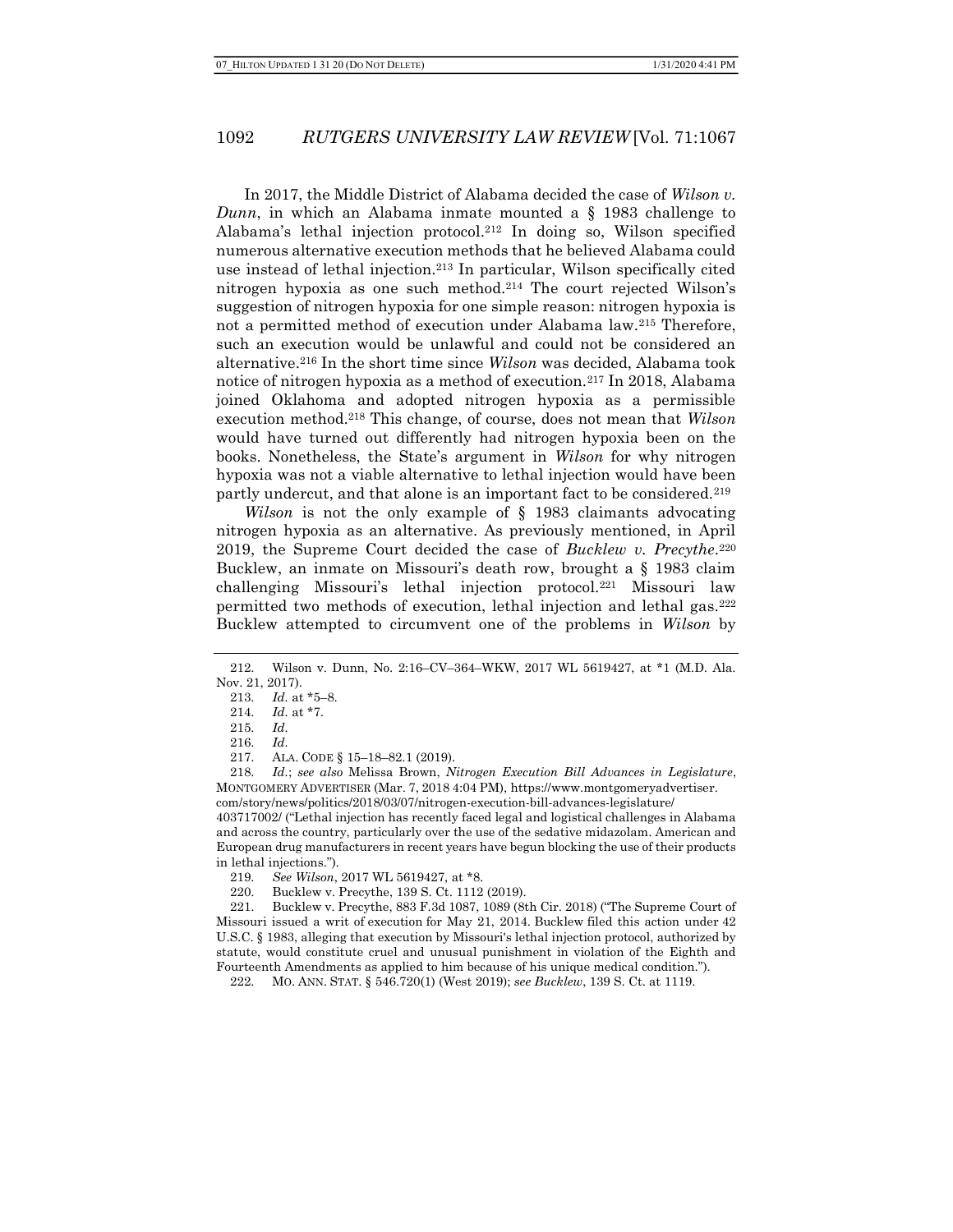arguing that nitrogen hypoxia was on the books, so to speak, in that Missouri law permits lethal gas as an alternative to lethal injection.<sup>223</sup> However, Missouri had never before sought to use nitrogen hypoxia within the definition of lethal gas as a method of capital punishment.<sup>224</sup>

The Supreme Court rejected Bucklew's appeal and affirmed the decision of the district court and Eighth Circuit on the grounds that: (1) Bucklew had failed to show that nitrogen hypoxia was a readily implemented alternative;225 and (2) Bucklew failed to show that his suffering would be substantially reduced by use of nitrogen hypoxia instead of lethal injection.<sup>226</sup> Nonetheless, the fact that  $\S$  1983 claimants themselves continue to ask courts for nitrogen hypoxia serves as compelling evidence that states moving from lethal injection to nitrogen hypoxia would result in an immediate decrease in the number of claims being filed.227 In short, nitrogen hypoxia would simply be much more resilient in the face of § 1983 claims compared to lethal injection. Furthermore, the Supreme Court's decision in *Bucklew*, while yet again upholding lethal injection (and, like  $Glossip$ , by a narrow 5-4 vote),  $228$ serves to further highlight both the judicial and social turmoil being caused by lethal injection.

#### C. A Roadmap to the Future

So, where do states go from here? The Bucklew decision serves to highlight the work that is yet to be done by those state legislators who seek to advance nitrogen hypoxia from mere plausibility to implementation as an execution method.229 It also serves as a perfect road map for doing so. Put simply, states must take it upon themselves to conduct more extensive research into nitrogen hypoxia in comparison to lethal injection. Such research should make it readily apparent that nitrogen hypoxia is a far less risky and more painless method of execution. For four Supreme Court justices in *Bucklew*, the research is

<sup>223.</sup> Bucklew, 139 S. Ct. at 1119.

<sup>224.</sup> Id. at 1121.

<sup>225.</sup> Id. at 1129–30.

<sup>226.</sup> Id. at 1130–31.

<sup>227.</sup> See, e.g., id. at 1118.

<sup>228.</sup> Id. at 1129.

<sup>229.</sup> See id. at 1129 ("Instead of presenting the State with a readily implemented alternative method, Mr. Bucklew (and the principal dissent) point to reports from correctional authorities in other States indicating that additional study is needed to develop a protocol for execution by nitrogen hypoxia . . . . That is a proposal for more research, not the readily implemented alternative that Baze and Glossip require.").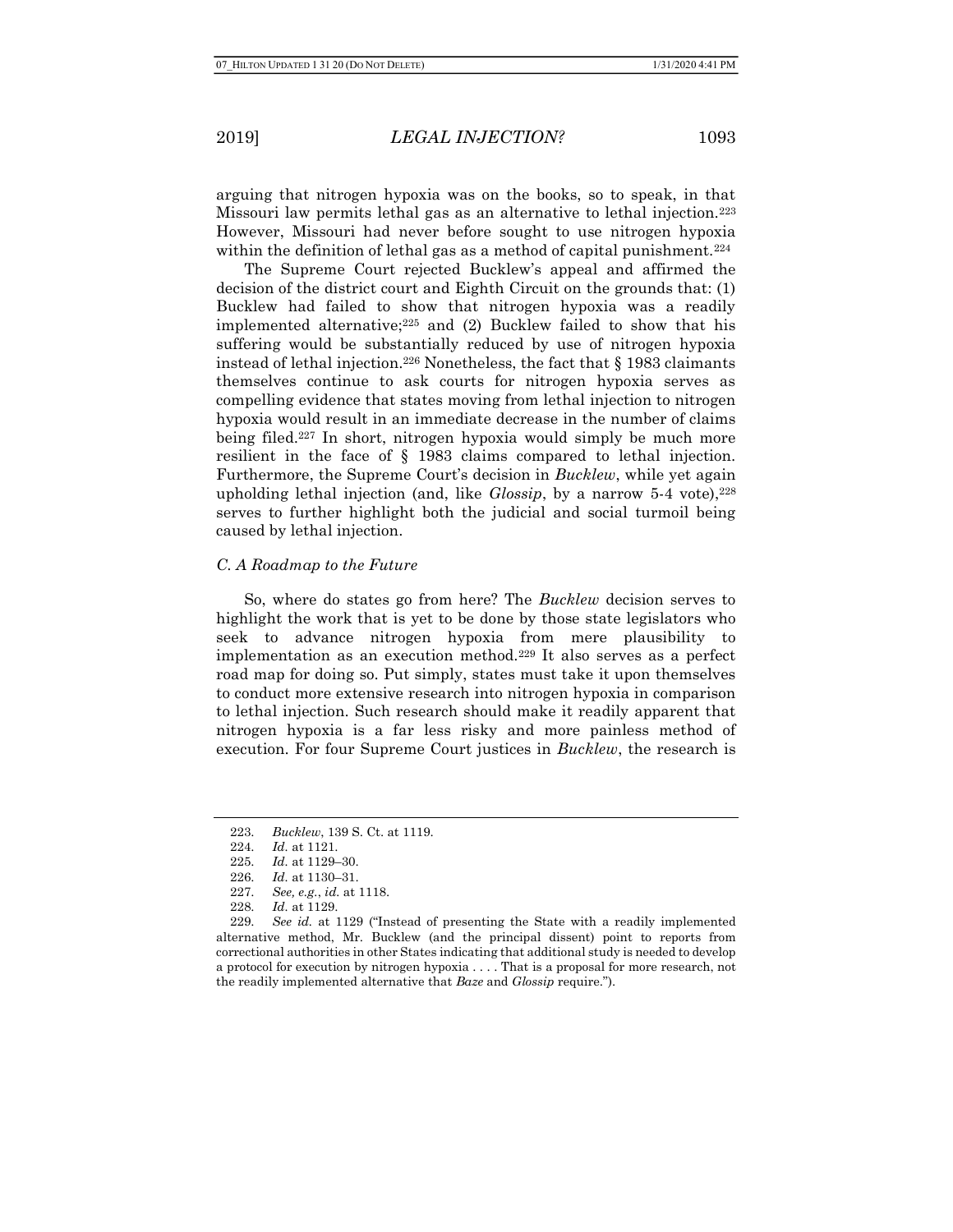already sufficient.230 That alone is a sign of significant progress. Continued research coupled with states making nitrogen hypoxia a statutorily allowed method of capital punishment (along with a detailed procedure for carrying it out) would precisely satisfy the deficiencies highlighted by the *Bucklew* majority, sending lethal injection to a painless death.

### IV. CONCLUSION

This Note has illustrated the legal pitfalls of lethal injection and demonstrated the resilience of nitrogen hypoxia to those same pitfalls. Lethal injection is becoming increasingly prone to Eighth Amendment challenges and is on course for constant litigation at best, and unconstitutionality at worst. That much is certain. The dwindling supply and rising cost of lethal injection drugs coupled with the flood of § 1983 claims are illustrative of this fact. Not only that, the lethal injection drugs and § 1983 claims also highlight the cost, both in terms of real dollars and court resources, that is being run up more and more each day due to the current situation. Put simply, this current trajectory is not sustainable, and an alternative must be sought.

That alternative is nitrogen hypoxia. As mapped out within this Note, nitrogen hypoxia is a highly-promising answer to the problems faced by lethal injection. There are no complex pharmaceutical drugs, no injections, and no painful pre-execution procedures. This process better comports with the ever-evolving legal framework regarding capital punishment and the Eight Amendment. Our ever-evolving standards of decency call for another change in execution methodology, and nitrogen hypoxia is a prime candidate to fill the void. It is more humane, it is simpler, and it is cheaper than lethal injection. States that adopt nitrogen hypoxia as a lawful method of capital punishment, along with a proper protocol for implementing it, will save massive amounts of money and are sure to spend less time in the courts fighting off § 1983 claims.

Is nitrogen hypoxia perfect? No, but nothing really can be. It is also very new and, as pointed out throughout the latter part of this Note, needs further research regarding how exactly to implement it in practice. Nevertheless, those states that have adopted nitrogen hypoxia as a permissible method of capital punishment see the writing on the wall.

<sup>230.</sup> Id. at 1142 (Breyer, J., dissenting) ("The Oklahoma study concluded that nitrogen hypoxia is 'the most humane method' of execution available. And the Louisiana study stated that the '[u]se of nitrogen as a method of execution can assure a quick and painless death of the offender.' How then can the majority conclude that Bucklew has failed to identify an alternative method of execution?" (citations omitted)).